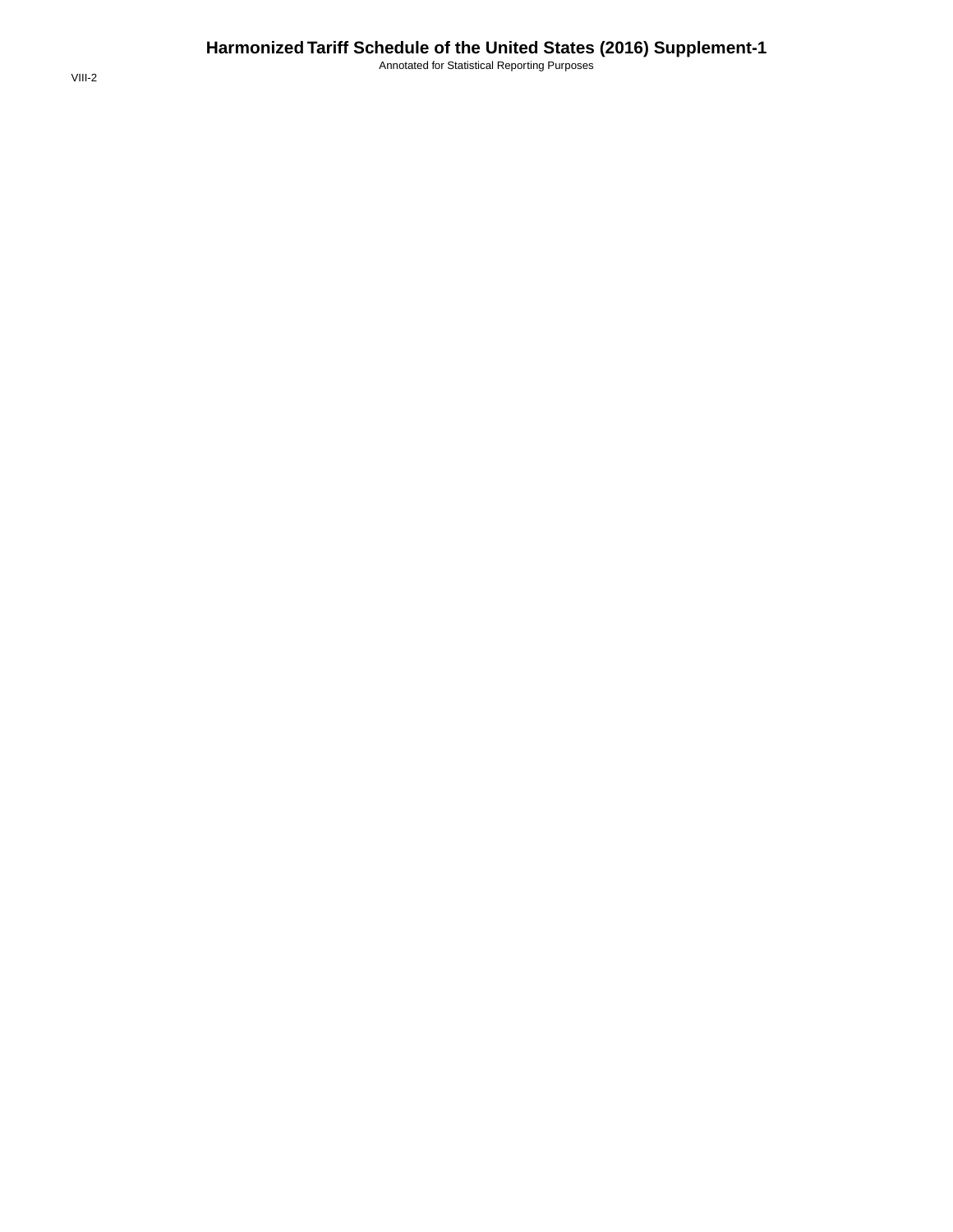Annotated for Statistical Reporting Purposes

#### CHAPTER 41

#### RAW HIDES AND SKINS (OTHER THAN FURSKINS) AND LEATHER

#### **Notes**

VIII 41-1

- 1. This chapter does not cover:
	- (a) Parings or similar waste, of raw hides or skins (heading 0511);
	- (b) Birdskins or parts of birdskins, with their feathers or down, of heading 0505 or 6701; or
	- (c) Hides or skins, with the hair or wool on, raw, tanned or dressed (chapter 43); the following are, however, to be classified in chapter 41, namely, raw hides and skins with the hair or wool on, of bovine animals (including buffalo), of equine animals, of sheep or lambs (except Astrakhan, Broadtail, Caracul, Persian or similar lambs, Indian, Chinese, Mongolian or Tibetan lambs), of goats or kids (except Yemen, Mongolian or Tibetan goats and kids), of swine (including peccary), of chamois, of gazelle, of camels (including dromedaries), of reindeer, of elk, of deer, of roebucks or of dogs.
- 2. (a) Headings 4104 to 4106 do not cover hides and skins which have undergone a tanning (including pre-tanning) process which is reversible (headings 4101 to 4103, as the case may be).
	- (b) For the purposes of headings 4104 to 4106, the term "crust" includes hides and skins that have been retanned, colored or fat-liquored (stuffed) prior to drying.
- 3. Throughout the tariff schedule the expression "composition leather" means only substances of the kind referred to in heading 4115.

#### Additional U.S. Note

1. The term "fancy" as applied to leather, means leather which has been embossed, printed or otherwise decorated in any manner or to any extent (including leather on which the original grain has been accentuated by any process, but excluding leather of subheading 4114.20).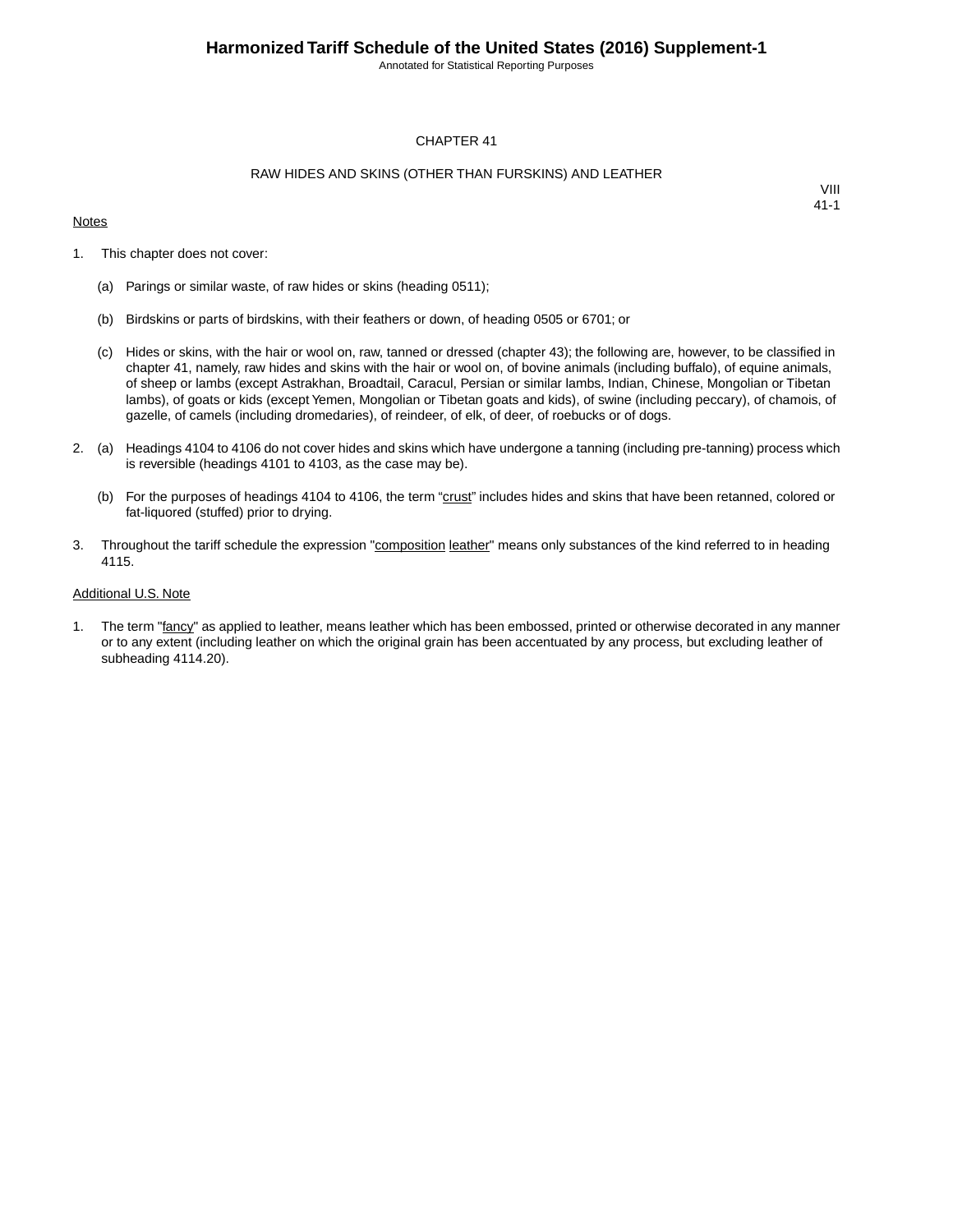Annotated for Statistical Reporting Purposes

| Heading/        | Stat.       |                                                                                                                                                                                                                                                                                                     | Unit             |         | Rates of Duty                                                                          |                |
|-----------------|-------------|-----------------------------------------------------------------------------------------------------------------------------------------------------------------------------------------------------------------------------------------------------------------------------------------------------|------------------|---------|----------------------------------------------------------------------------------------|----------------|
| Subheading      | Suf-<br>fix | <b>Article Description</b>                                                                                                                                                                                                                                                                          | of<br>Quantity   | General | 1<br>Special                                                                           | $\overline{2}$ |
| 4101<br>4101.20 |             | Raw hides and skins of bovine (including buffalo) or equine<br>animals (fresh, or salted, dried, limed, pickled or otherwise<br>preserved, but not tanned, parchment-dressed or further<br>prepared), whether or not dehaired or split:<br>Whole hides and skins, unsplit, of a weight per skin not |                  |         |                                                                                        |                |
| 4101.20.10      |             | exceeding 8 kg when simply dried, 10 kg when dry-salted,<br>or 16 kg when fresh, wet-salted or otherwise preserved:                                                                                                                                                                                 |                  | Free    |                                                                                        | 10%            |
|                 | 10<br>20    |                                                                                                                                                                                                                                                                                                     | kg               |         |                                                                                        |                |
|                 |             | Other:<br>Of bovine animals (including buffalo):<br>Of a unit surface area not exceeding 28 square<br>feet $(2.6 \text{ m}^2)$ :                                                                                                                                                                    | kg               |         |                                                                                        |                |
| 4101.20.20 00   |             |                                                                                                                                                                                                                                                                                                     |                  |         |                                                                                        | 15%            |
| 4101.20.30 00   |             |                                                                                                                                                                                                                                                                                                     |                  |         | Free (A+, AU, BH,<br>CA, CL, CO, D, E,<br>IL, JO, KR, MA,<br>MX, OM, P, PA,<br>PE, SG) | 15%            |
| 4101.20.35 00   |             | Other:                                                                                                                                                                                                                                                                                              |                  |         | Free (A, AU, BH,<br>CA, CL, CO, D, E,<br>IL, JO, KR, MA,<br>MX, OM, P, PA,<br>PE, SG)  | 25%            |
| 4101.20.40 00   |             | Other:                                                                                                                                                                                                                                                                                              |                  |         | Free (A, AU, BH,<br>CA, CL, CO, D, E,                                                  | 25%            |
|                 |             |                                                                                                                                                                                                                                                                                                     |                  |         | IL, JO, KR, MA,<br>MX, OM, P, PA,<br>PE, SG)                                           |                |
| 4101.20.50 00   |             |                                                                                                                                                                                                                                                                                                     |                  |         | Free (A, AU, BH,<br>CA, CL, CO, D, E,<br>IL, JO, KR, MA,<br>MX, OM, P, PA,<br>PE, SG)  | 25%            |
| 4101.20.70 00   |             |                                                                                                                                                                                                                                                                                                     | . pcs 3.3%<br>kg |         | Free (A, AU, BH,<br>CA, CL, CO, D, E,<br>IL, JO, KR, MA,<br>MX, OM, P, PA,<br>PE, SG)  | 25%            |
|                 |             |                                                                                                                                                                                                                                                                                                     |                  |         |                                                                                        |                |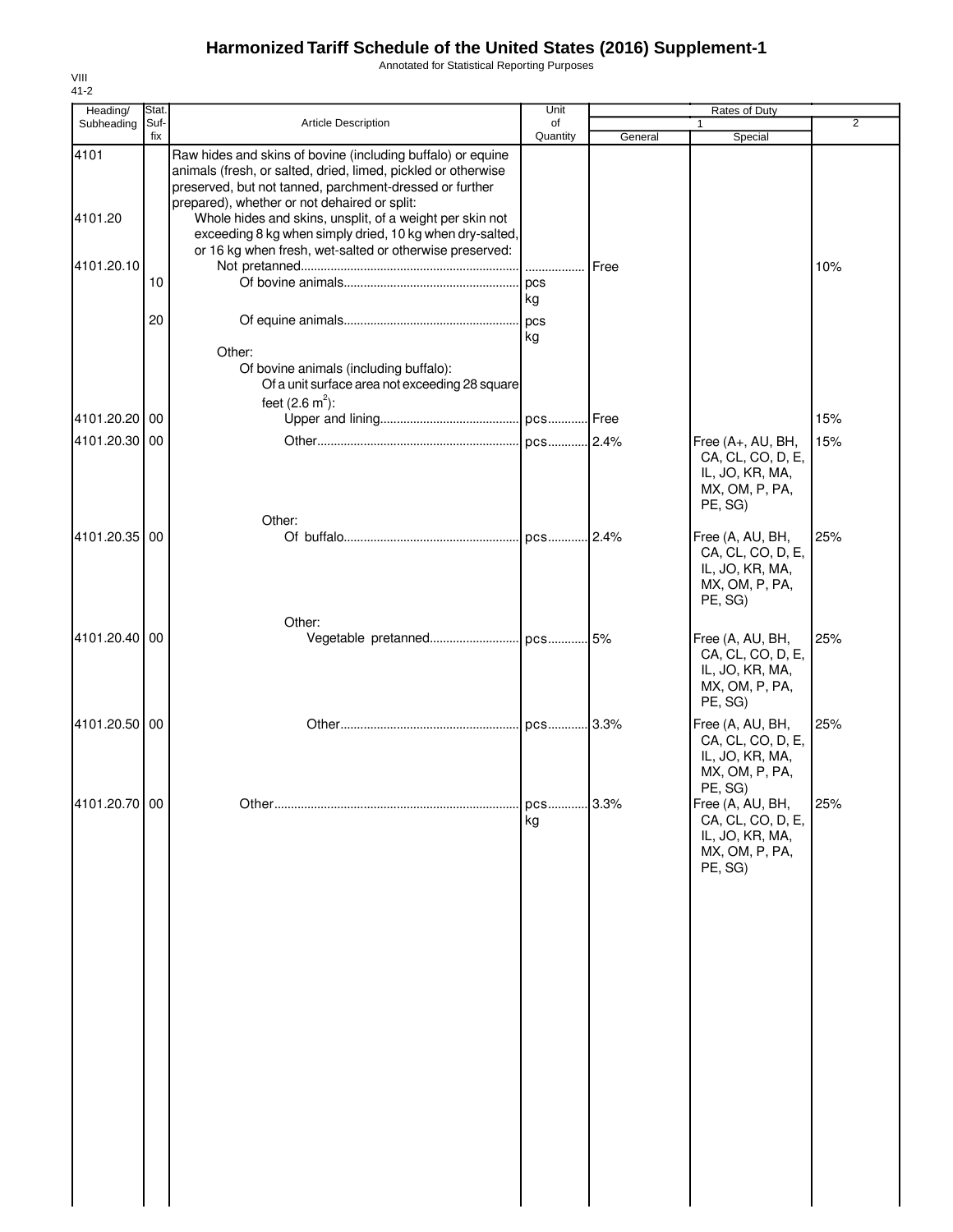Annotated for Statistical Reporting Purposes

| Heading/               | Stat. |                                                                                                                                                                                                                                                                                                       | Unit            |         | Rates of Duty                                                                          |                |
|------------------------|-------|-------------------------------------------------------------------------------------------------------------------------------------------------------------------------------------------------------------------------------------------------------------------------------------------------------|-----------------|---------|----------------------------------------------------------------------------------------|----------------|
| Subheading             | Suf-  | Article Description                                                                                                                                                                                                                                                                                   | of              |         |                                                                                        | $\overline{2}$ |
| 4101 (con.)<br>4101.50 | fix   | Raw hides and skins of bovine (including buffalo) or equine<br>animals (fresh, or salted, dried, limed, pickled or otherwise<br>preserved, but not tanned, parchment-dressed or further<br>prepared), whether or not dehaired or split: (con.)<br>Whole hides and skins, of a weight exceeding 16 kg: | Quantity        | General | Special                                                                                |                |
| 4101.50.10             | 10    | Of bovine animals:                                                                                                                                                                                                                                                                                    | pcs             |         |                                                                                        | 10%            |
|                        | 20    |                                                                                                                                                                                                                                                                                                       | kg<br>pcs<br>kg |         |                                                                                        |                |
|                        | 91    | Other:<br>Of bovine animals (including buffalo):<br>Of a unit surface area not exceeding 28 square                                                                                                                                                                                                    | pcs<br>kg       |         |                                                                                        |                |
|                        |       | feet $(2.6 \text{ m}^2)$ :                                                                                                                                                                                                                                                                            |                 |         |                                                                                        |                |
| 4101.50.20 00          |       |                                                                                                                                                                                                                                                                                                       |                 |         |                                                                                        | 15%            |
| 4101.50.30 00          |       |                                                                                                                                                                                                                                                                                                       |                 |         | Free (A+, AU, BH,<br>CA, CL, CO, D, E,<br>IL, JO, KR, MA,<br>MX, OM, P, PA,<br>PE, SG) | 15%            |
| 4101.50.35 00          |       | Other:                                                                                                                                                                                                                                                                                                |                 |         | Free (A, AU, BH,<br>CA, CL, CO, D, E,<br>IL, JO, KR, MA,<br>MX, OM, P, PA,<br>PE, SG)  | 25%            |
| 4101.50.40 00          |       | Other:                                                                                                                                                                                                                                                                                                |                 |         | Free (A, AU, BH,<br>CA, CL, CO, D, E,<br>IL, JO, KR, MA,<br>MX, OM, P, PA,<br>PE, SG)  | 25%            |
| 4101.50.50 00          |       |                                                                                                                                                                                                                                                                                                       | pcs 3.3%        |         | Free (A, AU, BH,<br>CA, CL, CO, D, E,<br>IL, JO, KR, MA,<br>MX, OM, P, PA,<br>PE, SG)  | 25%            |
| 4101.50.70 00          |       |                                                                                                                                                                                                                                                                                                       | pcs 3.3%        |         | Free (A, AU, BH,<br>CA, CL, CO, D, E,<br>IL, JO, KR, MA,<br>MX, OM, P, PA,<br>PE, SG)  | 25%            |
|                        |       |                                                                                                                                                                                                                                                                                                       |                 |         |                                                                                        |                |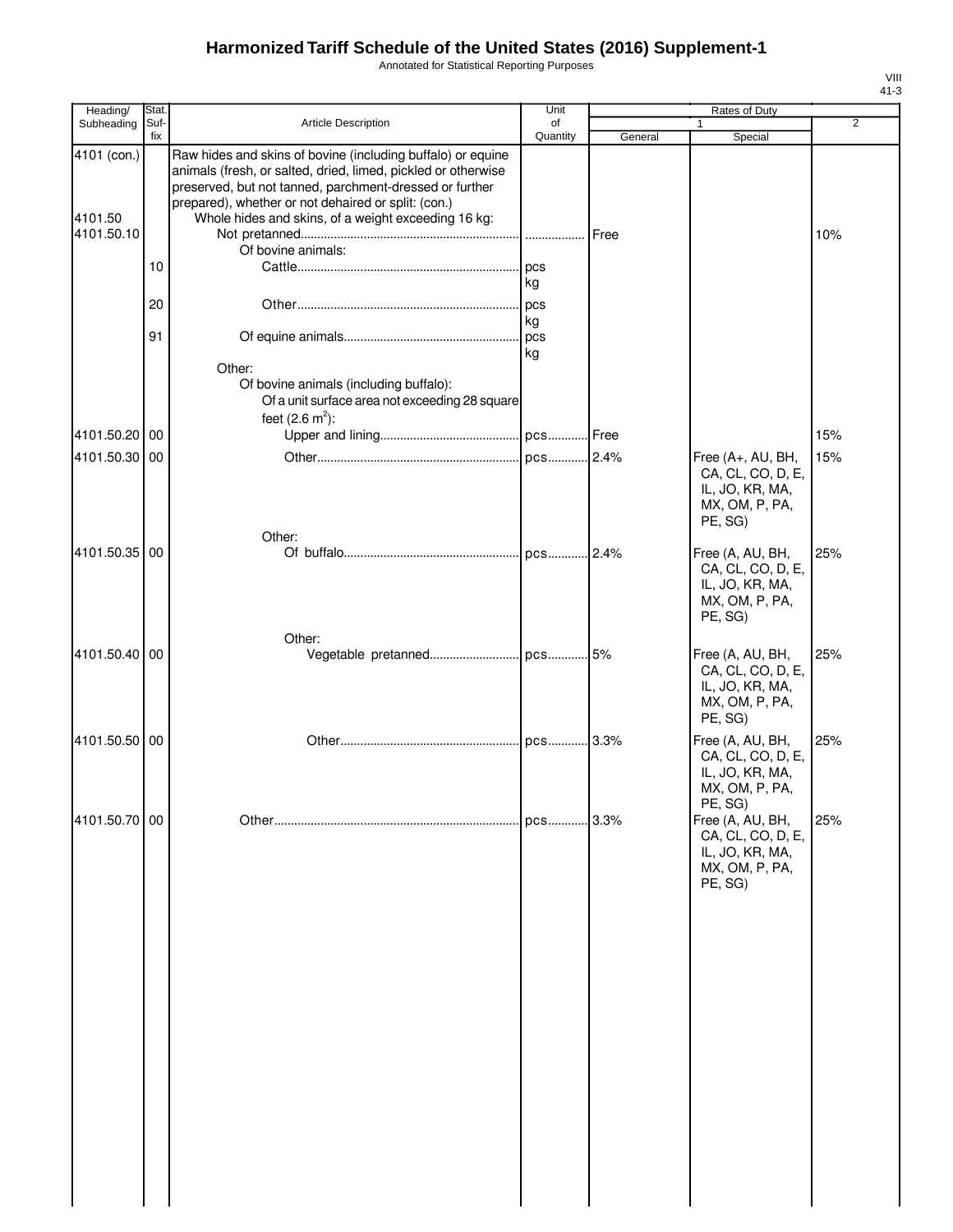Annotated for Statistical Reporting Purposes

| Heading/                             | Stat.       |                                                                                                                                                                                                                                                                                                                    | Unit           |         | Rates of Duty                                                                         |                |
|--------------------------------------|-------------|--------------------------------------------------------------------------------------------------------------------------------------------------------------------------------------------------------------------------------------------------------------------------------------------------------------------|----------------|---------|---------------------------------------------------------------------------------------|----------------|
| Subheading                           | Suf-<br>fix | Article Description                                                                                                                                                                                                                                                                                                | of<br>Quantity | General | Special                                                                               | $\overline{2}$ |
| 4101 (con.)<br>4101.90<br>4101.90.10 |             | Raw hides and skins of bovine (including buffalo) or equine<br>animals (fresh, or salted, dried, limed, pickled or otherwise<br>preserved, but not tanned, parchment-dressed or further<br>prepared), whether or not dehaired or split: (con.)<br>Other, including butts, bends and bellies:<br>Of bovine animals: |                |         |                                                                                       | 10%            |
|                                      | 10<br>20    | Fresh or wet-salted:                                                                                                                                                                                                                                                                                               | l pcs<br>kg    |         |                                                                                       |                |
|                                      | 30          |                                                                                                                                                                                                                                                                                                                    | kg<br>pcs      |         |                                                                                       |                |
|                                      | 40          |                                                                                                                                                                                                                                                                                                                    | kg<br>.l pcs   |         |                                                                                       |                |
|                                      |             | Other:                                                                                                                                                                                                                                                                                                             | kg             |         |                                                                                       |                |
| 4101.90.35 00                        |             | Of bovine animals (including buffalo):                                                                                                                                                                                                                                                                             |                |         | Free (A, AU, BH,<br>CA, CL, CO, D, E,<br>IL, JO, KR, MA,<br>MX, OM, P, PA,<br>PE, SG) | 25%            |
| 4101.90.40 00                        |             | Other:                                                                                                                                                                                                                                                                                                             |                |         |                                                                                       | 25%            |
|                                      |             |                                                                                                                                                                                                                                                                                                                    |                |         | Free (A, AU, BH,<br>CA, CL, CO, D, E,<br>IL, JO, KR, MA,<br>MX, OM, P, PA,<br>PE, SG) |                |
| 4101.90.50 00                        |             |                                                                                                                                                                                                                                                                                                                    |                |         | Free (A, AU, BH,<br>CA, CL, CO, D, E,<br>IL, JO, KR, MA,<br>MX, OM, P, PA,<br>PE, SG) | 25%            |
| 4101.90.70 00                        |             |                                                                                                                                                                                                                                                                                                                    |                |         | Free (A, AU, BH,<br>CA, CL, CO, D, E,<br>IL, JO, KR, MA,<br>MX, OM, P, PA,<br>PE, SG) | 25%            |
|                                      |             |                                                                                                                                                                                                                                                                                                                    |                |         |                                                                                       |                |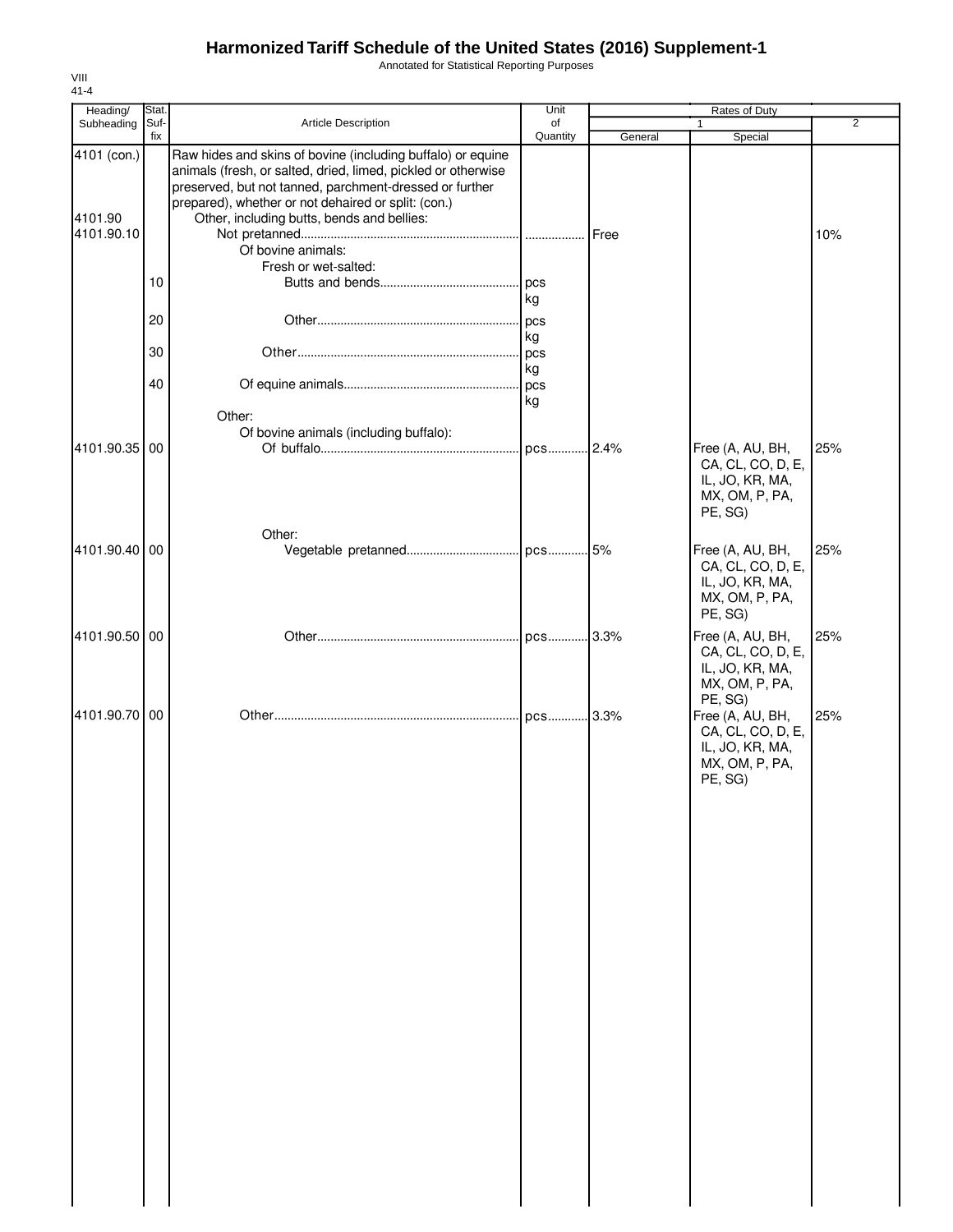Annotated for Statistical Reporting Purposes

| Heading/                         | Stat.       |                                                                                                                                                                                                                                                                               | Unit           |         | Rates of Duty                                                                          |                |
|----------------------------------|-------------|-------------------------------------------------------------------------------------------------------------------------------------------------------------------------------------------------------------------------------------------------------------------------------|----------------|---------|----------------------------------------------------------------------------------------|----------------|
| Subheading                       | Suf-<br>fix | Article Description                                                                                                                                                                                                                                                           | of<br>Quantity | General | 1<br>Special                                                                           | $\overline{2}$ |
| 4102<br>4102.10<br>4102.10.10 00 |             | Raw skins of sheep or lambs (fresh, or salted, dried, limed,<br>pickled or otherwise preserved, but not tanned, parchment-<br>dressed or further prepared), whether or not with wool on or<br>split, other than those excluded by note 1(c) to this chapter:<br>With wool on: | Dcs Free       |         |                                                                                        | Free           |
|                                  |             |                                                                                                                                                                                                                                                                               | kg             |         |                                                                                        |                |
| 4102.10.20 00                    |             | Other:                                                                                                                                                                                                                                                                        | pcs Free<br>kg |         |                                                                                        | 10%            |
| 4102.10.30 00                    |             |                                                                                                                                                                                                                                                                               | kg             |         | Free (A+, AU, BH,<br>CA, CL, CO, D, E,<br>IL, JO, KR, MA,<br>MX, OM, P, PA,<br>PE, SG) | 25%            |
|                                  |             | Without wool on:                                                                                                                                                                                                                                                              |                |         |                                                                                        |                |
| 4102.21.00                       | 65          |                                                                                                                                                                                                                                                                               | kg             | Free    |                                                                                        | Free           |
| 4102.29                          | 95          | Other:                                                                                                                                                                                                                                                                        | $\log$<br>kg   |         |                                                                                        |                |
| 4102.29.10                       | 10          |                                                                                                                                                                                                                                                                               | kg             | Free    |                                                                                        | Free           |
|                                  | 90          | Other:                                                                                                                                                                                                                                                                        | pcs<br>kg      |         |                                                                                        |                |
| 4102.29.20 00                    |             |                                                                                                                                                                                                                                                                               | pcs<br>kg      | Free    |                                                                                        | 10%            |
| 4102.29.30 00                    |             |                                                                                                                                                                                                                                                                               | pcs<br>kg      | 2%      | Free (A+, AU, BH,<br>CA, CL, CO, D, E,<br>IL, JO, KR, MA,<br>MX, OM, P, PA,<br>PE, SG) | 25%            |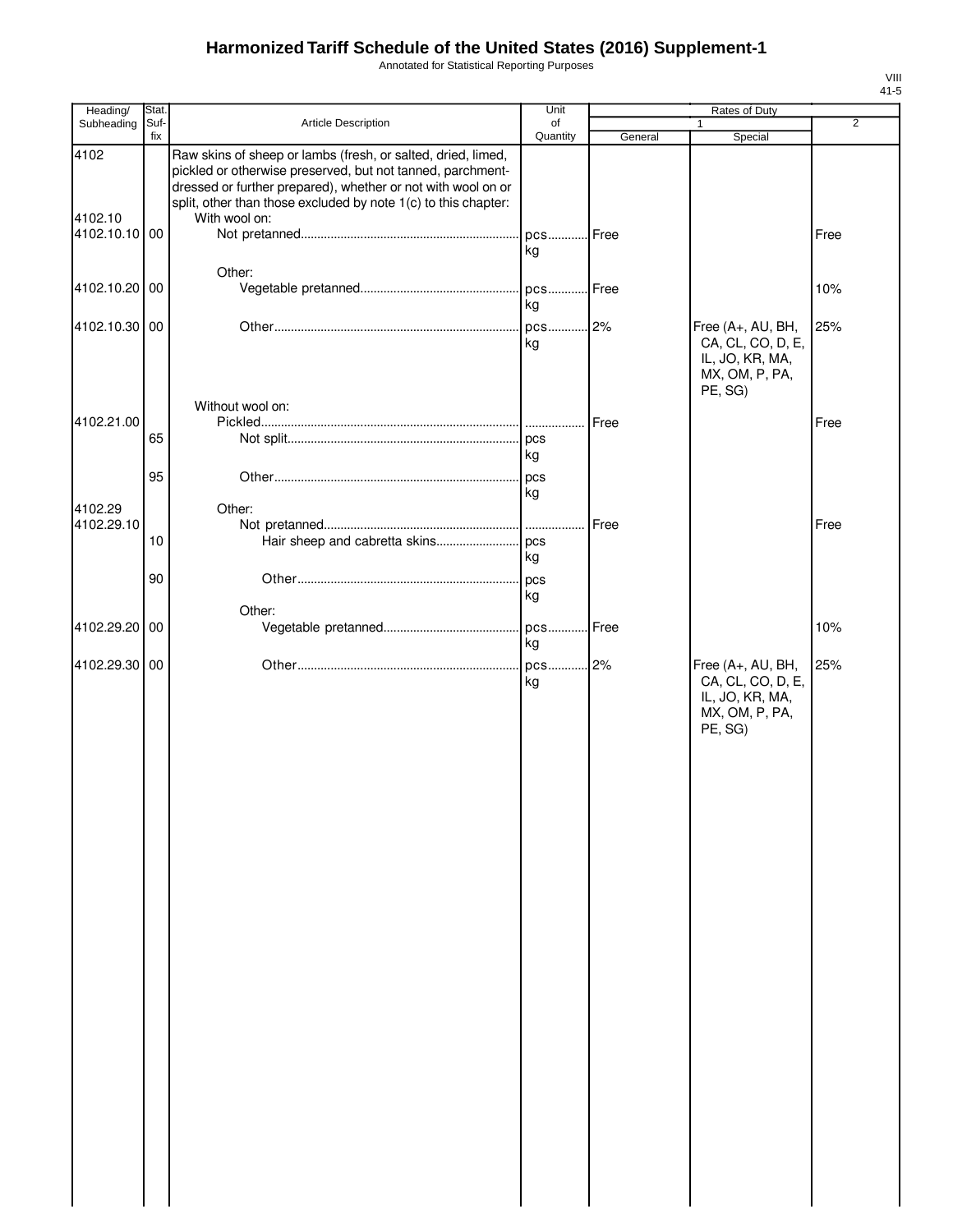Annotated for Statistical Reporting Purposes

| Heading/                 | Stat. |                                                                                                                                                                                                                                                                  | Unit      |           | Rates of Duty                                                                          |                |
|--------------------------|-------|------------------------------------------------------------------------------------------------------------------------------------------------------------------------------------------------------------------------------------------------------------------|-----------|-----------|----------------------------------------------------------------------------------------|----------------|
| Subheading               | Suf-  | <b>Article Description</b>                                                                                                                                                                                                                                       | of        |           |                                                                                        | $\overline{2}$ |
| 4103                     | fix   | Other raw hides and skins (fresh, or salted, dried, limed,<br>pickled or otherwise preserved, but not tanned,<br>parchment-dressed or further prepared), whether or not<br>dehaired or split, other than those excluded by note 1(b) or<br>1(c) to this chapter: | Quantity  | General   | Special                                                                                |                |
| 4103.20<br>4103.20.10 00 |       | Of reptiles:<br>Other:                                                                                                                                                                                                                                           | kg        |           |                                                                                        | Free           |
| 4103.20.20 00            |       |                                                                                                                                                                                                                                                                  |           |           | Free (A, AU, BH,<br>CA, CL, CO, D, E,<br>IL, JO, KR, MA,<br>MX, OM, P, PA,<br>PE, SG)  | 25%            |
| 4103.20.30 00<br>4103.30 |       | Of swine:                                                                                                                                                                                                                                                        |           |           |                                                                                        | 25%            |
| 4103.30.10 00            |       |                                                                                                                                                                                                                                                                  | kg        |           |                                                                                        | Free           |
| 4103.30.20 00            |       |                                                                                                                                                                                                                                                                  |           |           | Free (A+, AU, BH,<br>CA, CL, CO, D, E,<br>IL, JO, KR, MA,<br>MX, OM, P, PA,<br>PE, SG) | 25%            |
| 4103.90<br>4103.90.11    | 30    | Other:                                                                                                                                                                                                                                                           | kg        | Free      |                                                                                        | Free           |
|                          | 40    |                                                                                                                                                                                                                                                                  | pcs<br>kg |           |                                                                                        |                |
|                          | 90    | Other:                                                                                                                                                                                                                                                           | kg        |           |                                                                                        |                |
| 4103.90.12 00            |       | Of goats or kids:                                                                                                                                                                                                                                                | kg        |           |                                                                                        | 10%            |
| 4103.90.13 00            |       |                                                                                                                                                                                                                                                                  | kg        |           | Free (A, AU, BH,<br>CA, CL, CO, D, E,<br>IL, JO, KR, MA,<br>MX, OM, P, PA,<br>PE, SG)  | 25%            |
| 4103.90.20 00            |       |                                                                                                                                                                                                                                                                  | kg        | $.13.3\%$ | Free (A+, AU, BH,<br>CA, CL, CO, D, E,<br>IL, JO, KR, MA,<br>MX, OM, P, PA,<br>PE, SG) | 25%            |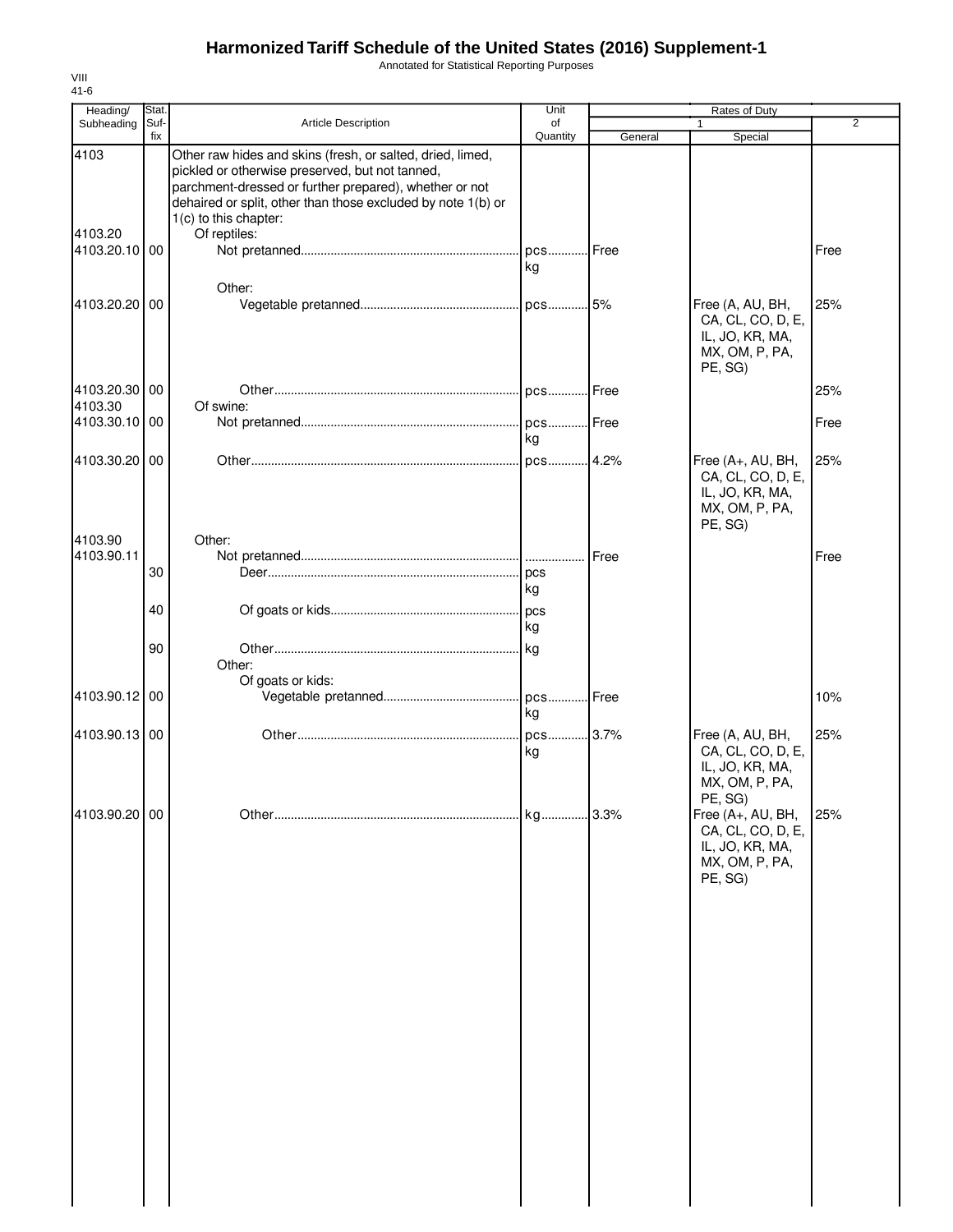Annotated for Statistical Reporting Purposes

| Heading/      | Stat.       |                                                                                                                                                                                                   | Unit           |            | Rates of Duty                                                                          |     |
|---------------|-------------|---------------------------------------------------------------------------------------------------------------------------------------------------------------------------------------------------|----------------|------------|----------------------------------------------------------------------------------------|-----|
| Subheading    | Suf-<br>fix | <b>Article Description</b>                                                                                                                                                                        | of<br>Quantity | General    | $\mathbf{1}$<br>Special                                                                | 2   |
| 4104          |             | Tanned or crust hides and skins of bovine (including buffalo)<br>or equine animals, without hair on, whether or not split, but not<br>further prepared:<br>In the wet state (including wet-blue): |                |            |                                                                                        |     |
| 4104.11       |             | Full grains, unsplit; grain splits:<br>Whole bovine leather, of a unit surface area not<br>exceeding 28 square feet $(2.6 \text{ m}^2)$ :                                                         |                |            |                                                                                        |     |
| 4104.11.10    | 20          |                                                                                                                                                                                                   |                | Free       |                                                                                        | 15% |
| 4104.11.20 00 | 40          |                                                                                                                                                                                                   |                | 2.4%       | Free (A+, AU, BH,<br>CA, CL, CO, D, E,<br>IL, JO, KR, MA,<br>MX, OM, P, PA,<br>PE, SG) | 15% |
| 4104.11.30    |             | Other:                                                                                                                                                                                            |                | $2.4\%$ 1/ | Free (A, AU, BH,<br>CA, CL, CO, D, E,<br>IL, JO, KR, MA,<br>MX, OM, P, PA,<br>PE, SG)  | 25% |
|               | 10<br>60    | Other:                                                                                                                                                                                            |                |            |                                                                                        |     |
| 4104.11.40    |             |                                                                                                                                                                                                   |                |            | Free (A, AU, BH,<br>CA, CL, CO, D, E,<br>IL, JO, KR, MA,<br>MX, OM, P, PA,<br>PE, SG)  | 25% |
|               | 10<br>60    |                                                                                                                                                                                                   |                |            |                                                                                        |     |
| 4104.11.50    |             |                                                                                                                                                                                                   |                | $3.3\%$ 1/ | Free (A, AU, BH,<br>CA, CL, CO, D, E,<br>IL, JO, KR, MA,<br>MX, OM, P, PA,<br>PE, SG)  | 25% |
|               | 30          | Wet blues:                                                                                                                                                                                        | kg             |            |                                                                                        |     |
|               | 40          | Split:                                                                                                                                                                                            | pcs            |            |                                                                                        |     |
|               | 70          |                                                                                                                                                                                                   | kg             |            |                                                                                        |     |
|               | 80          |                                                                                                                                                                                                   |                |            |                                                                                        |     |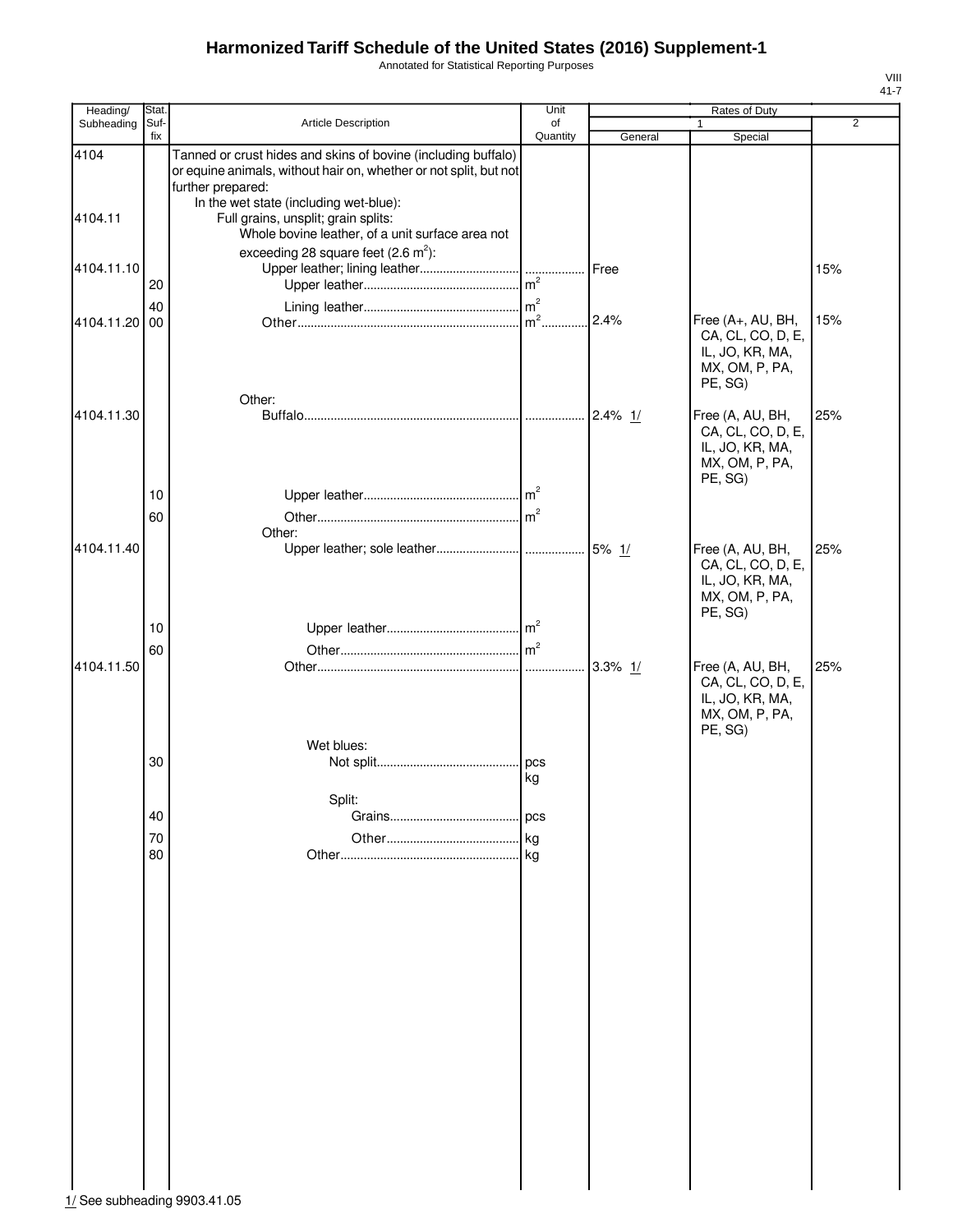Annotated for Statistical Reporting Purposes

| Heading/                     | Stat.       |                                                                                                                                                                                                                 | Unit           |            | Rates of Duty                                                                          |                |
|------------------------------|-------------|-----------------------------------------------------------------------------------------------------------------------------------------------------------------------------------------------------------------|----------------|------------|----------------------------------------------------------------------------------------|----------------|
| Subheading                   | Suf-<br>fix | Article Description                                                                                                                                                                                             | of<br>Quantity | General    | 1<br>Special                                                                           | $\overline{2}$ |
| 4104 (con.)                  |             | Tanned or crust hides and skins of bovine (including buffalo)<br>or equine animals, without hair on, whether or not split, but not<br>further prepared: (con.)<br>In the wet state (including wet-blue): (con.) |                |            |                                                                                        |                |
| 4104.19                      |             | Other:<br>Whole bovine leather, of a unit surface area not<br>exceeding 28 square feet $(2.6 \text{ m}^2)$ :                                                                                                    |                |            |                                                                                        |                |
| 4104.19.10                   | 20          |                                                                                                                                                                                                                 | m <sup>2</sup> | Free       |                                                                                        | 15%            |
| 4104.19.20                   | 40<br>00    |                                                                                                                                                                                                                 | $m^2$          | 2.4%       | Free (A+, AU, BH,<br>CA, CL, CO, D, E,<br>IL, JO, KR, MA,<br>MX, OM, P, PA,<br>PE, SG) | 15%            |
| 4104.19.30 00                |             | Other:                                                                                                                                                                                                          | $m2$           | $2.4\%$ 1/ | Free (A, AU, BH,<br>CA, CL, CO, D, E,<br>IL, JO, KR, MA,<br>MX, OM, P, PA,<br>PE, SG)  | 25%            |
| 4104.19.40                   | 10          | Other:                                                                                                                                                                                                          | m <sup>2</sup> |            | Free (A, AU, BH,<br>CA, CL, CO, D, E,<br>IL, JO, KR, MA,<br>MX, OM, P, PA,<br>PE, SG)  | 25%            |
| 4104.19.50                   | 60          |                                                                                                                                                                                                                 | .              | 3.3% $1/$  | Free (A, AU, BH,<br>CA, CL, CO, D, E,<br>IL, JO, KR, MA,<br>MX, OM, P, PA,<br>PE, SG)  | 25%            |
|                              | 30          | Wet blues:                                                                                                                                                                                                      | pcs<br>kg      |            |                                                                                        |                |
|                              | 40          | Split:                                                                                                                                                                                                          | pcs            |            |                                                                                        |                |
|                              | 70<br>80    |                                                                                                                                                                                                                 | ka             |            |                                                                                        |                |
| 1/ See subheading 9903.41.05 |             |                                                                                                                                                                                                                 |                |            |                                                                                        |                |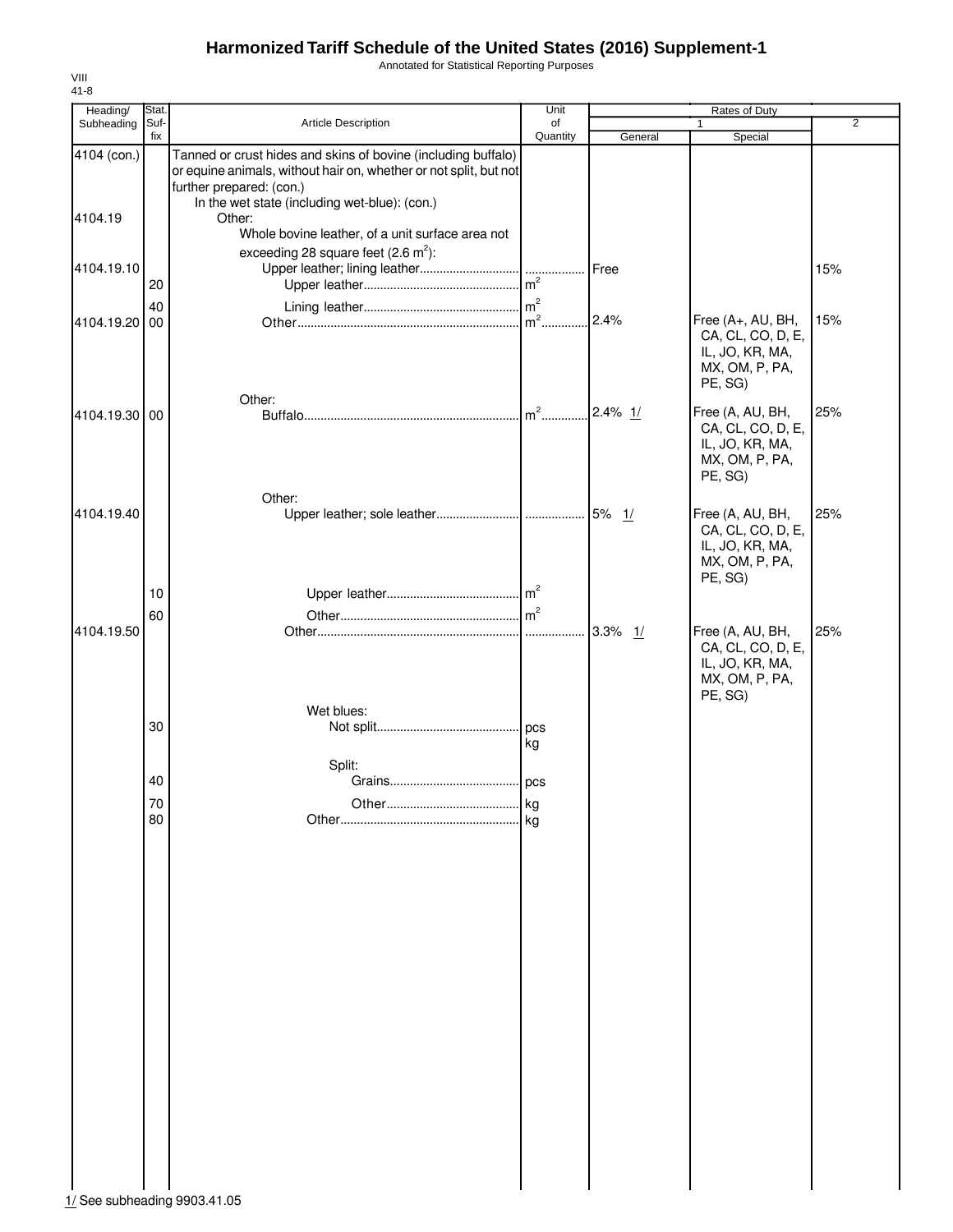Annotated for Statistical Reporting Purposes

| Heading/    | Stat.       |                                                                                                                                                                                             | Unit           |            | Rates of Duty                                                                          |                |
|-------------|-------------|---------------------------------------------------------------------------------------------------------------------------------------------------------------------------------------------|----------------|------------|----------------------------------------------------------------------------------------|----------------|
| Subheading  | Suf-<br>fix | <b>Article Description</b>                                                                                                                                                                  | of<br>Quantity | General    | $\mathbf{1}$<br>Special                                                                | $\overline{2}$ |
| 4104 (con.) |             | Tanned or crust hides and skins of bovine (including buffalo)<br>or equine animals, without hair on, whether or not split, but not<br>further prepared: (con.)<br>In the dry state (crust): |                |            |                                                                                        |                |
| 4104.41     |             | Full grains, unsplit; grain splits:<br>Whole bovine leather, of a unit surface area not<br>exceeding 28 square feet $(2.6 \text{ m}^2)$ :                                                   |                |            |                                                                                        |                |
| 4104.41.10  | 20          |                                                                                                                                                                                             |                | Free       |                                                                                        | 15%            |
| 4104.41.20  | 40<br>00    |                                                                                                                                                                                             |                | 2.4%       | Free (A+, AU, BH,<br>CA, CL, CO, D, E,<br>IL, JO, KR, MA,<br>MX, OM, P, PA,<br>PE, SG) | 15%            |
| 4104.41.30  |             | Other:                                                                                                                                                                                      |                | $2.4\%$ 1/ | Free (A, AU, BH,<br>CA, CL, CO, D, E,<br>IL, JO, KR, MA,<br>MX, OM, P, PA,<br>PE, SG)  | 25%            |
|             | 10<br>60    | Other:                                                                                                                                                                                      |                |            |                                                                                        |                |
| 4104.41.40  | 10          |                                                                                                                                                                                             |                |            | Free (A, AU, BH,<br>CA, CL, CO, D, E,<br>IL, JO, KR, MA,<br>MX, OM, P, PA,<br>PE, SG)  | 25%            |
| 4104.41.50  | 60<br>00    |                                                                                                                                                                                             |                | 3.3%<br>1/ | Free (A*, AU, BH,<br>CA, CL, CO, D, E,<br>IL, JO, KR, MA,<br>MX, OM, P, PA,<br>PE, SG) | 25%            |
|             |             |                                                                                                                                                                                             |                |            |                                                                                        |                |
|             |             |                                                                                                                                                                                             |                |            |                                                                                        |                |
|             |             |                                                                                                                                                                                             |                |            |                                                                                        |                |
|             |             |                                                                                                                                                                                             |                |            |                                                                                        |                |
|             |             |                                                                                                                                                                                             |                |            |                                                                                        |                |
|             |             |                                                                                                                                                                                             |                |            |                                                                                        |                |
|             |             |                                                                                                                                                                                             |                |            |                                                                                        |                |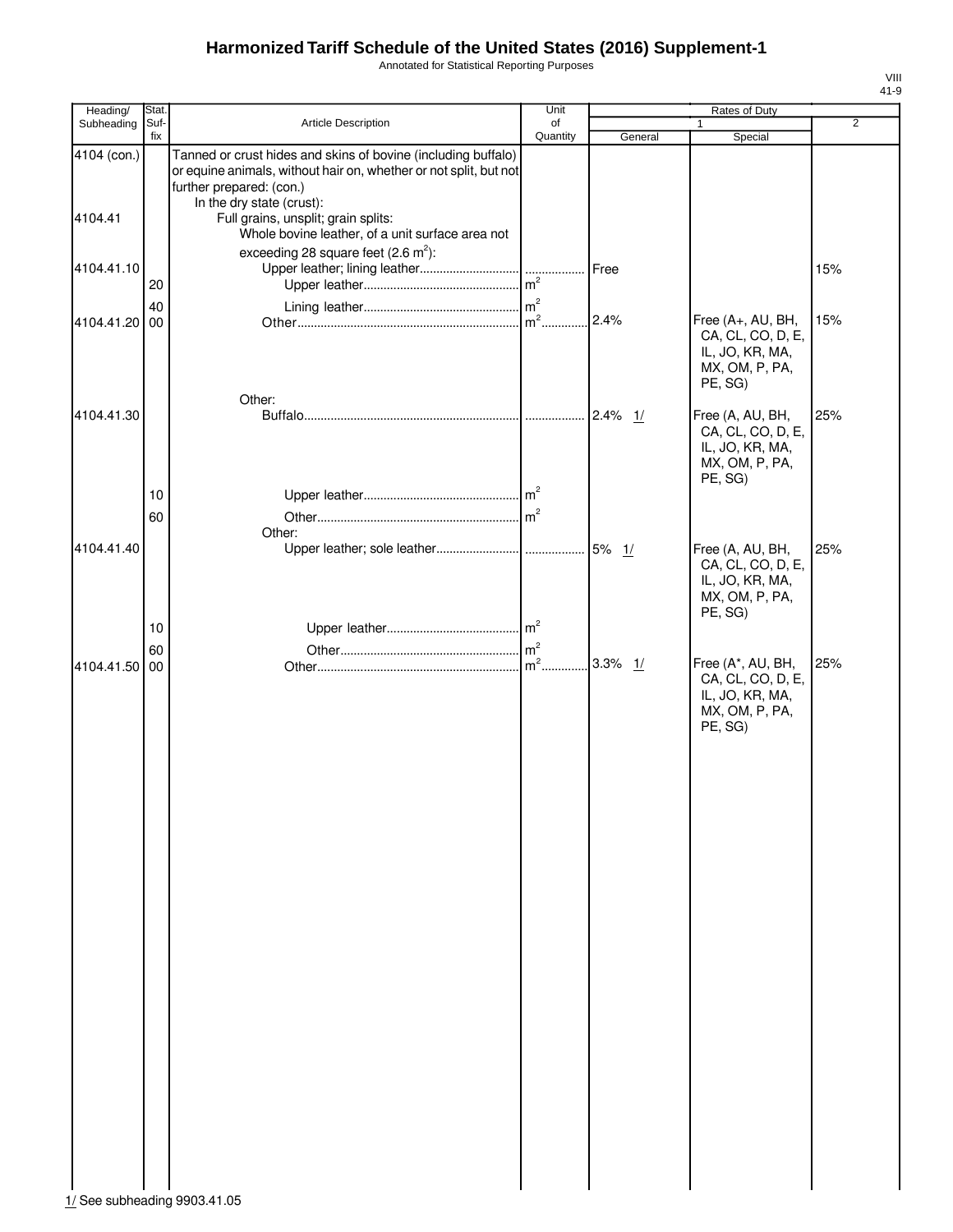Annotated for Statistical Reporting Purposes

| Heading/        | Stat.       |                                                                                                                                                                                                    | Unit           |               | Rates of Duty                                                                                     |                |
|-----------------|-------------|----------------------------------------------------------------------------------------------------------------------------------------------------------------------------------------------------|----------------|---------------|---------------------------------------------------------------------------------------------------|----------------|
| Subheading      | Suf-<br>fix | <b>Article Description</b>                                                                                                                                                                         | of<br>Quantity | General       | 1<br>Special                                                                                      | $\overline{2}$ |
| 4104 (con.)     |             | Tanned or crust hides and skins of bovine (including buffalo)<br>or equine animals, without hair on, whether or not split, but not<br>further prepared: (con.)<br>In the dry state (crust): (con.) |                |               |                                                                                                   |                |
| 4104.49         |             | Other:<br>Whole bovine leather, of a unit surface area not                                                                                                                                         |                |               |                                                                                                   |                |
| 4104.49.10      | 20          | exceeding 28 square feet $(2.6 \text{ m}^2)$ :                                                                                                                                                     |                | <b>I</b> Free |                                                                                                   | 15%            |
| 4104.49.20      | 40<br>00    |                                                                                                                                                                                                    |                | 2.4%          | Free (A+, AU, BH,<br>CA, CL, CO, D, E,<br>IL, JO, KR, MA,<br>MX, OM, P, PA,<br>PE, SG)            | 15%            |
| 4104.49.30      |             | Other:                                                                                                                                                                                             |                |               | Free (A, AU, BH,<br>CA, CL, CO, D, E,<br>IL, JO, KR, MA,<br>MX, OM, P, PA,<br>PE, SG)             | 25%            |
|                 | 10<br>60    | Other:                                                                                                                                                                                             |                |               |                                                                                                   |                |
| 4104.49.40      | 10          |                                                                                                                                                                                                    |                |               | Free (A, AU, BH,<br>CA, CL, CO, D, E,<br>IL, JO, KR, MA,<br>MX, OM, P, PA,<br>PE, SG)             | 25%            |
| 4104.49.50      | 60<br>00    |                                                                                                                                                                                                    |                | $3.3\%$ 1/    | Free (A, AU, BH,<br>CA, CL, CO, D, E,<br>IL, JO, KR, MA,<br>MX, OM, P, PA,<br>PE, SG)             | 25%            |
| 4105<br>4105.10 |             | Tanned or crust skins of sheep or lambs, without wool on,<br>whether or not split, but not further prepared:<br>In the wet state (including wet-blue):                                             |                |               |                                                                                                   |                |
| 4105.10.10 00   |             | Wet blues                                                                                                                                                                                          | $m2$ .         | $2\%$ 1/      | Free (A+, AU, BH, 25%<br>CA, CL, CO, D, E,<br>IL, JO, KR, MA,<br>MX, OM, P, PA,<br>PE, SG)        |                |
| 4105.10.90 00   |             |                                                                                                                                                                                                    | $m2$ .         | $2\%$ 1/      | Free (A+, AU, BH,<br>CA, CL, CO, D, E,<br>IL, JO, KR, MA,<br>MX, OM, P, PA,                       | 25%            |
| 4105.30.00 00   |             |                                                                                                                                                                                                    | $m2$           | $2\%$ 1/      | PE, SG)<br>Free (A+, AU, BH,<br>CA, CL, CO, D, E,<br>IL, JO, KR, MA,<br>MX, OM, P, PA,<br>PE, SG) | 25%            |
|                 |             |                                                                                                                                                                                                    |                |               |                                                                                                   |                |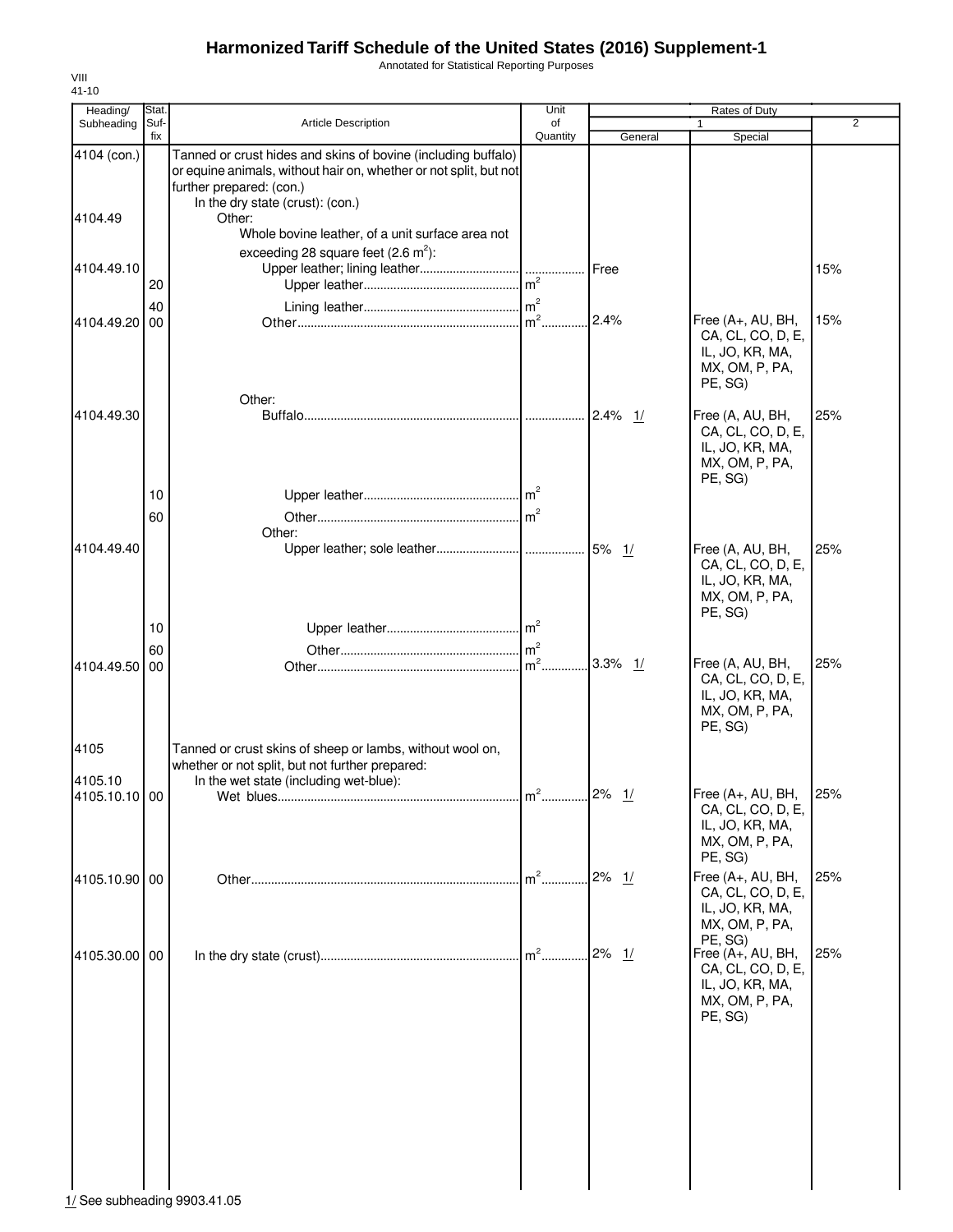Annotated for Statistical Reporting Purposes

| Heading/                 | Stat.       |                                                                                                                                                                                    | Unit           |            | Rates of Duty                                                                          |                |
|--------------------------|-------------|------------------------------------------------------------------------------------------------------------------------------------------------------------------------------------|----------------|------------|----------------------------------------------------------------------------------------|----------------|
| Subheading               | Suf-<br>fix | <b>Article Description</b>                                                                                                                                                         | of<br>Quantity | General    | 1<br>Special                                                                           | $\overline{2}$ |
| 4106<br>4106.21          |             | Tanned or crust skins of other animals, without wool or hair<br>on, whether or not split, but not further prepared:<br>Of goats or kids:<br>In the wet state (including wet-blue): |                |            |                                                                                        |                |
| 4106.21.10               | 00          |                                                                                                                                                                                    | $m2$           | $2.4\%$ 1/ | Free (A, AU, BH,<br>CA, CL, CO, D, E,<br>IL, JO, KR, MA,<br>MX, OM, P, PA,<br>PE, SG)  | 25%            |
| 4106.21.90 00            |             |                                                                                                                                                                                    | $\mathsf{m}^2$ | $2.4\%$ 1/ | Free (A, AU, BH,<br>CA, CL, CO, D, E,<br>IL, JO, KR, MA,<br>MX, OM, P, PA,<br>PE, SG)  | 25%            |
| 4106.22.00 00            |             |                                                                                                                                                                                    |                |            | Free (A, AU, BH,<br>CA, CL, CO, D, E,<br>IL, JO, KR, MA,<br>MX, OM, P, PA,<br>PE, SG)  | 25%            |
|                          |             | Of swine:                                                                                                                                                                          |                |            |                                                                                        |                |
| 4106.31<br>4106.31.10 00 |             | In the wet state (including wet-blue):                                                                                                                                             | $m^2$          | 4.2%       | Free (A+, AU, BH,<br>CA, CL, CO, D, E,<br>IL, JO, KR, MA,<br>MX, OM, P, PA,<br>PE, SG) | 25%            |
| 4106.31.90 00            |             |                                                                                                                                                                                    | $m2$           | 4.2%       | Free (A+, AU, BH,<br>CA, CL, CO, D, E,<br>IL, JO, KR, MA,<br>MX, OM, P, PA,<br>PE, SG) | 25%            |
| 4106.32.00 00            |             |                                                                                                                                                                                    |                | 4.2%       | Free (A+, AU, BH,<br>CA, CL, CO, D, E,<br>IL, JO, KR, MA,<br>MX, OM, P, PA,<br>PE, SG) | 25%            |
| 4106.40.00 00            |             |                                                                                                                                                                                    |                | Free       |                                                                                        | 25%            |
|                          |             | Other:                                                                                                                                                                             |                |            |                                                                                        |                |
| 4106.91.00 00            |             |                                                                                                                                                                                    |                | 3.3%       | Free (A+, AU, BH,<br>CA, CL, CO, D, E,<br>IL, JO, KR, MA,<br>MX, OM, P, PA,<br>PE, SG) | 25%            |
| 4106.92.00 00            |             |                                                                                                                                                                                    |                | 3.3%       | Free (A+, AU, BH,<br>CA, CL, CO, D, E,<br>IL, JO, KR, MA,<br>MX, OM, P, PA,<br>PE, SG) | 25%            |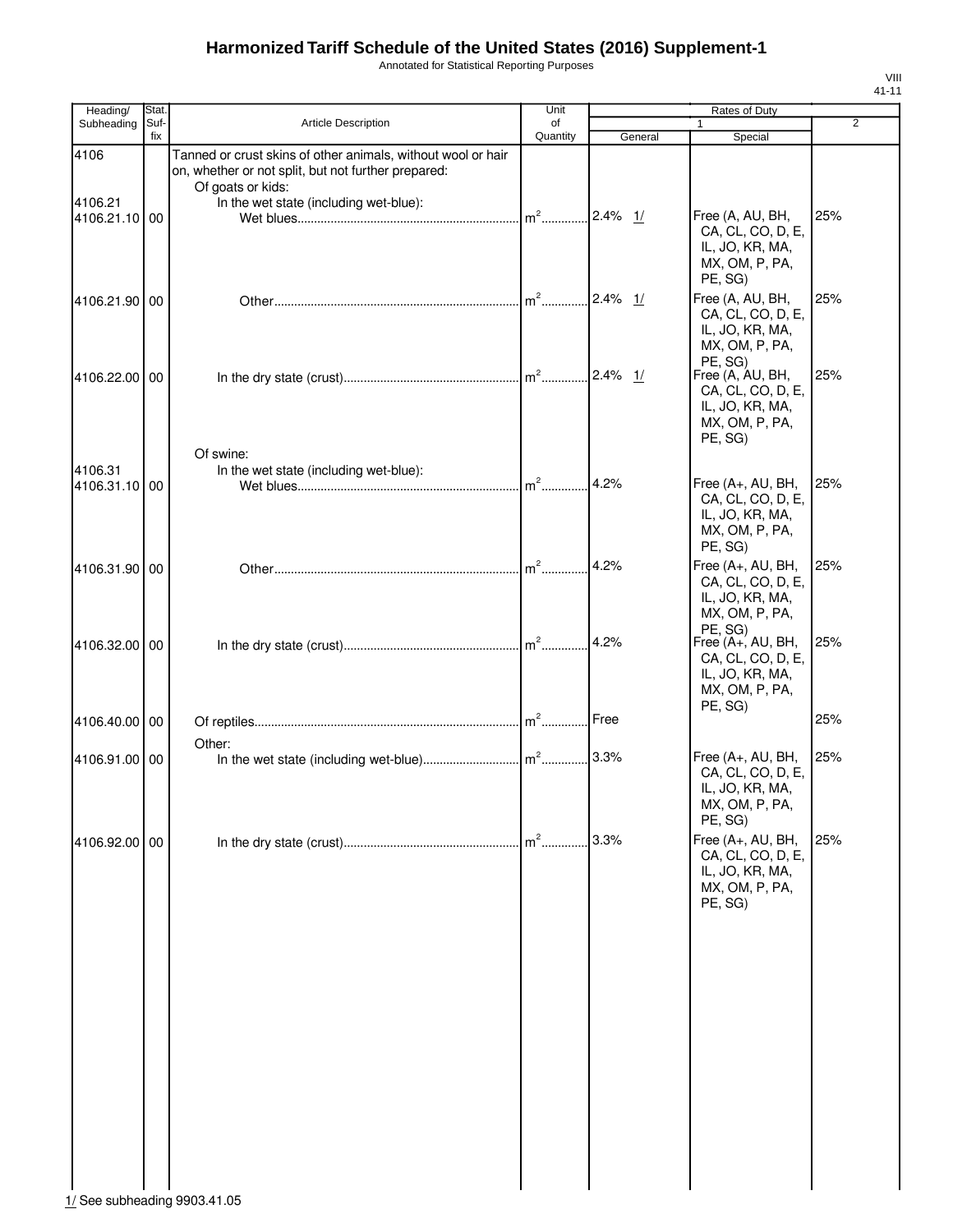Annotated for Statistical Reporting Purposes

| $\overline{2}$<br>15%                                                              |
|------------------------------------------------------------------------------------|
|                                                                                    |
|                                                                                    |
|                                                                                    |
|                                                                                    |
| Free (A+, AU, BH,<br>15%<br>CA, CL, CO, D, E,<br>IL, JO, KR, MA,<br>MX, OM, P, PA, |
| Free (A+, AU, BH,<br>30%<br>CA, CL, CO, D, E,<br>IL, JO, KR, MA,<br>MX, OM, P, PA, |
| 25%<br>Free (A, AU, BH,<br>CA, CL, CO, D, E,<br>IL, JO, KR, MA,<br>MX, OM, P, PA,  |
| 20%<br>Free (A, AU, BH,<br>CA, CL, CO, D, E,<br>IL, JO, KR, MA,<br>MX, OM, P, PA,  |
| 25%<br>Free (A, AU, BH,<br>CA, CL, CO, D, E,<br>IL, JO, KR, MA,<br>MX, OM, P, PA,  |
|                                                                                    |
| 25%<br>Free (A, AU, BH,<br>CA, CL, CO, D, E,<br>IL, JO, KR, MA,<br>MX, OM, P, PA,  |
|                                                                                    |
| 30%<br>Free (A, AU, BH,<br>CA, CL, CO, D, E,<br>IL, JO, KR, MA,<br>MX, OM, P, PA,  |
|                                                                                    |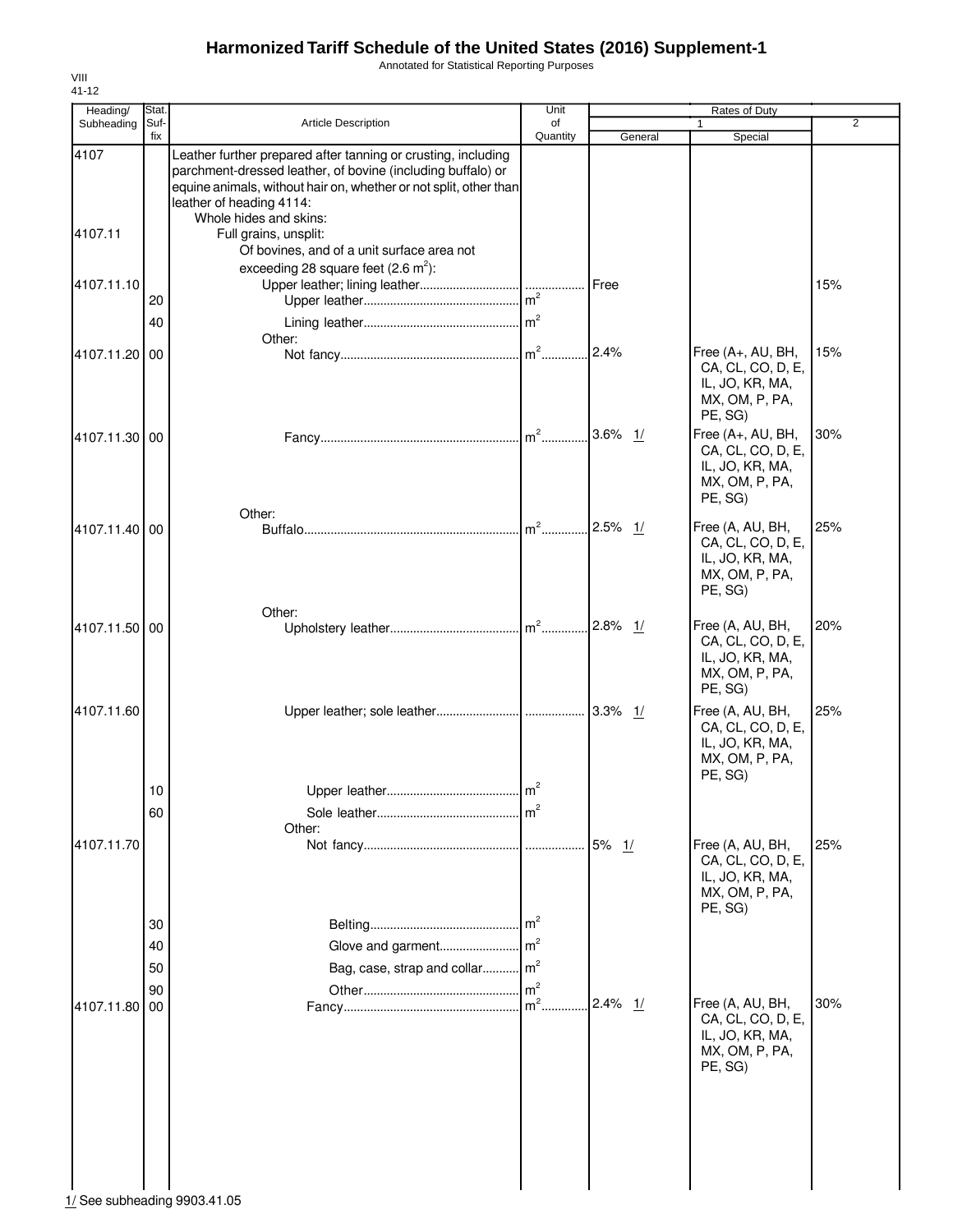Annotated for Statistical Reporting Purposes

| Heading/      | Stat.       |                                                                                                                                                                                                                                                                       | Unit                              |              | Rates of Duty                                                                          |     |
|---------------|-------------|-----------------------------------------------------------------------------------------------------------------------------------------------------------------------------------------------------------------------------------------------------------------------|-----------------------------------|--------------|----------------------------------------------------------------------------------------|-----|
| Subheading    | Suf-<br>fix | <b>Article Description</b>                                                                                                                                                                                                                                            | of<br>Quantity                    | General      | $\mathbf{1}$<br>Special                                                                | 2   |
| 4107 (con.)   |             | Leather further prepared after tanning or crusting, including<br>parchment-dressed leather, of bovine (including buffalo) or<br>equine animals, without hair on, whether or not split, other than<br>leather of heading 4114: (con.)<br>Whole hides and skins: (con.) |                                   |              |                                                                                        |     |
| 4107.12       |             | Grain splits:<br>Of bovines, and of a unit surface area not<br>exceeding 28 square feet $(2.6 \text{ m}^2)$ :                                                                                                                                                         |                                   |              |                                                                                        |     |
| 4107.12.10    | 20          |                                                                                                                                                                                                                                                                       |                                   | <b>IFree</b> |                                                                                        | 15% |
|               | 40          | Other:                                                                                                                                                                                                                                                                |                                   |              |                                                                                        |     |
| 4107.12.20 00 |             |                                                                                                                                                                                                                                                                       |                                   | 2.4%         | Free (A+, AU, BH,<br>CA, CL, CO, D, E,<br>IL, JO, KR, MA,<br>MX, OM, P, PA,<br>PE, SG) | 15% |
| 4107.12.30 00 |             |                                                                                                                                                                                                                                                                       |                                   | $3.6\%$ 1/   | Free (A+, AU, BH,<br>CA, CL, CO, D, E,<br>IL, JO, KR, MA,<br>MX, OM, P, PA,<br>PE, SG) | 30% |
| 4107.12.40 00 |             | Other:                                                                                                                                                                                                                                                                | $m2$                              | $2.5\%$ 1/   | Free (A, AU, BH,<br>CA, CL, CO, D, E,<br>IL, JO, KR, MA,<br>MX, OM, P, PA,<br>PE, SG)  | 25% |
| 4107.12.50 00 |             | Other:                                                                                                                                                                                                                                                                |                                   |              | Free (A, AU, BH,<br>CA, CL, CO, D, E,<br>IL, JO, KR, MA,<br>MX, OM, P, PA,<br>PE, SG)  | 20% |
| 4107.12.60    |             |                                                                                                                                                                                                                                                                       |                                   |              | Free (A, AU, BH,<br>CA, CL, CO, D, E,<br>IL, JO, KR, MA,<br>MX, OM, P, PA,<br>PE, SG)  | 25% |
|               | 10          |                                                                                                                                                                                                                                                                       | $\mathsf{Im}^2$<br>m <sup>2</sup> |              |                                                                                        |     |
|               | 60          | Other:                                                                                                                                                                                                                                                                |                                   |              |                                                                                        |     |
| 4107.12.70    |             |                                                                                                                                                                                                                                                                       |                                   | 5% 1/        | Free (A, AU, BH,<br>CA, CL, CO, D, E,<br>IL, JO, KR, MA,<br>MX, OM, P, PA,<br>PE, SG)  | 25% |
|               | 30<br>40    |                                                                                                                                                                                                                                                                       | $\mathsf{Im}^2$                   |              |                                                                                        |     |
|               | 50          | Bag, case, strap and collar m <sup>2</sup>                                                                                                                                                                                                                            |                                   |              |                                                                                        |     |
| 4107.12.80    | 90<br>00    |                                                                                                                                                                                                                                                                       | $\mathsf{Im}^2$<br>$m2$ .         | $2.4\%$ 1/   | Free (A, AU, BH,<br>CA, CL, CO, D, E,<br>IL, JO, KR, MA,<br>MX, OM, P, PA,<br>PE, SG)  | 30% |
|               |             |                                                                                                                                                                                                                                                                       |                                   |              |                                                                                        |     |

| | |<br><u>1/</u> See subheading 9903.41.05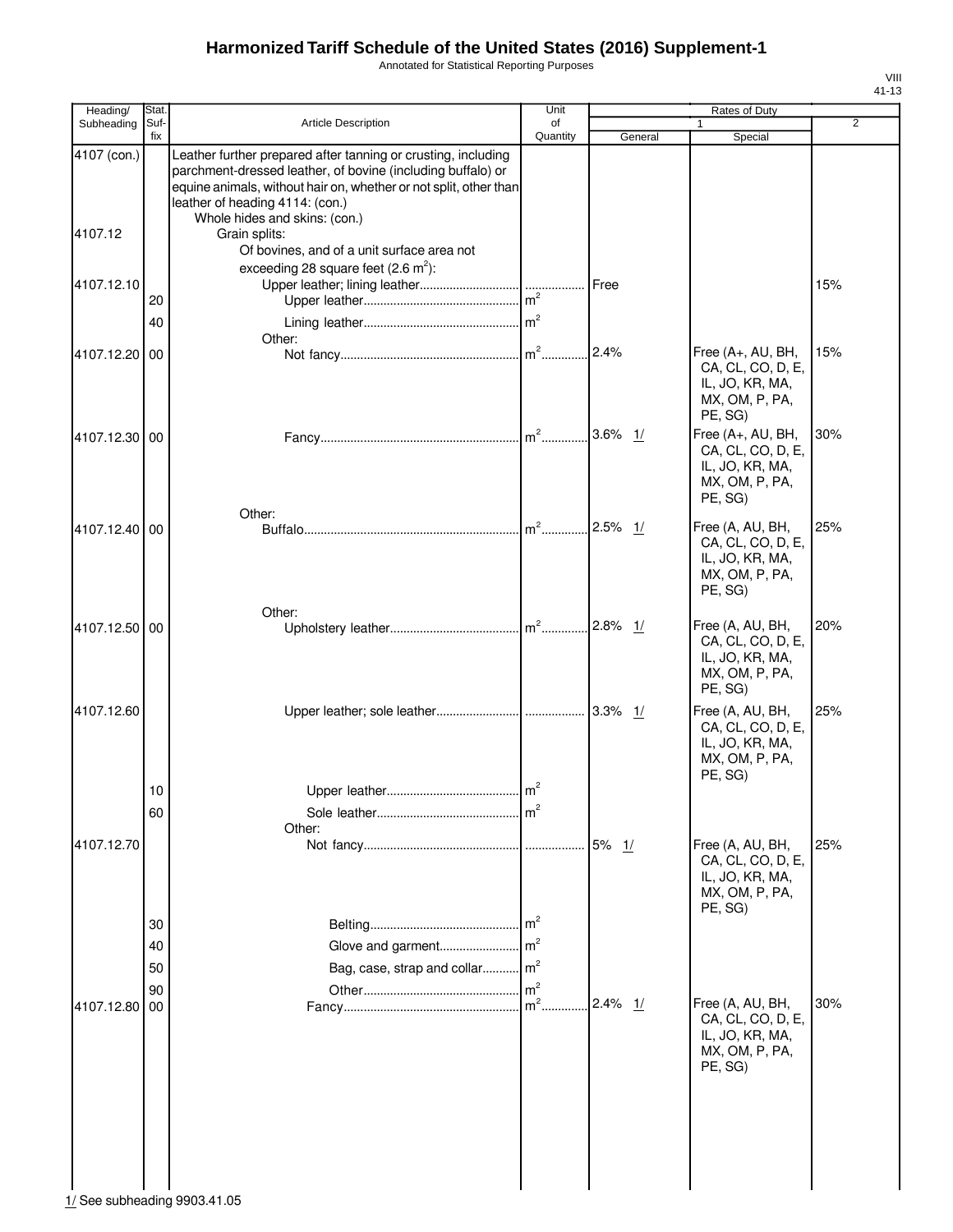Annotated for Statistical Reporting Purposes

| Heading/      | Stat.       |                                                                                                                                                                                                                                                                       | Unit           | Rates of Duty |                                                                                        |                |  |
|---------------|-------------|-----------------------------------------------------------------------------------------------------------------------------------------------------------------------------------------------------------------------------------------------------------------------|----------------|---------------|----------------------------------------------------------------------------------------|----------------|--|
| Subheading    | Suf-<br>fix | Article Description                                                                                                                                                                                                                                                   | of<br>Quantity | General       | 1<br>Special                                                                           | $\overline{2}$ |  |
| 4107 (con.)   |             | Leather further prepared after tanning or crusting, including<br>parchment-dressed leather, of bovine (including buffalo) or<br>equine animals, without hair on, whether or not split, other than<br>leather of heading 4114: (con.)<br>Whole hides and skins: (con.) |                |               |                                                                                        |                |  |
| 4107.19       |             | Other:<br>Of bovines, and of a unit surface area not                                                                                                                                                                                                                  |                |               |                                                                                        |                |  |
| 4107.19.10    |             | exceeding 28 square feet $(2.6 \text{ m}^2)$ :                                                                                                                                                                                                                        |                | Free          |                                                                                        | 15%            |  |
|               | 20<br>40    |                                                                                                                                                                                                                                                                       |                |               |                                                                                        |                |  |
| 4107.19.20 00 |             | Other:                                                                                                                                                                                                                                                                |                | 2.4%          | Free (A+, AU, BH,<br>CA, CL, CO, D, E,<br>IL, JO, KR, MA,<br>MX, OM, P, PA,<br>PE, SG) | 15%            |  |
| 4107.19.30 00 |             |                                                                                                                                                                                                                                                                       |                | $3.6\%$ 1/    | Free (A+, AU, BH,<br>CA, CL, CO, D, E,<br>IL, JO, KR, MA,<br>MX, OM, P, PA,<br>PE, SG) | 30%            |  |
|               |             |                                                                                                                                                                                                                                                                       |                |               |                                                                                        |                |  |
|               |             |                                                                                                                                                                                                                                                                       |                |               |                                                                                        |                |  |
|               |             |                                                                                                                                                                                                                                                                       |                |               |                                                                                        |                |  |
|               |             |                                                                                                                                                                                                                                                                       |                |               |                                                                                        |                |  |
|               |             |                                                                                                                                                                                                                                                                       |                |               |                                                                                        |                |  |
|               |             |                                                                                                                                                                                                                                                                       |                |               |                                                                                        |                |  |
|               |             |                                                                                                                                                                                                                                                                       |                |               |                                                                                        |                |  |
|               |             |                                                                                                                                                                                                                                                                       |                |               |                                                                                        |                |  |
|               |             |                                                                                                                                                                                                                                                                       |                |               |                                                                                        |                |  |
|               |             |                                                                                                                                                                                                                                                                       |                |               |                                                                                        |                |  |
|               |             |                                                                                                                                                                                                                                                                       |                |               |                                                                                        |                |  |
|               |             |                                                                                                                                                                                                                                                                       |                |               |                                                                                        |                |  |
|               |             |                                                                                                                                                                                                                                                                       |                |               |                                                                                        |                |  |
|               |             |                                                                                                                                                                                                                                                                       |                |               |                                                                                        |                |  |
|               |             |                                                                                                                                                                                                                                                                       |                |               |                                                                                        |                |  |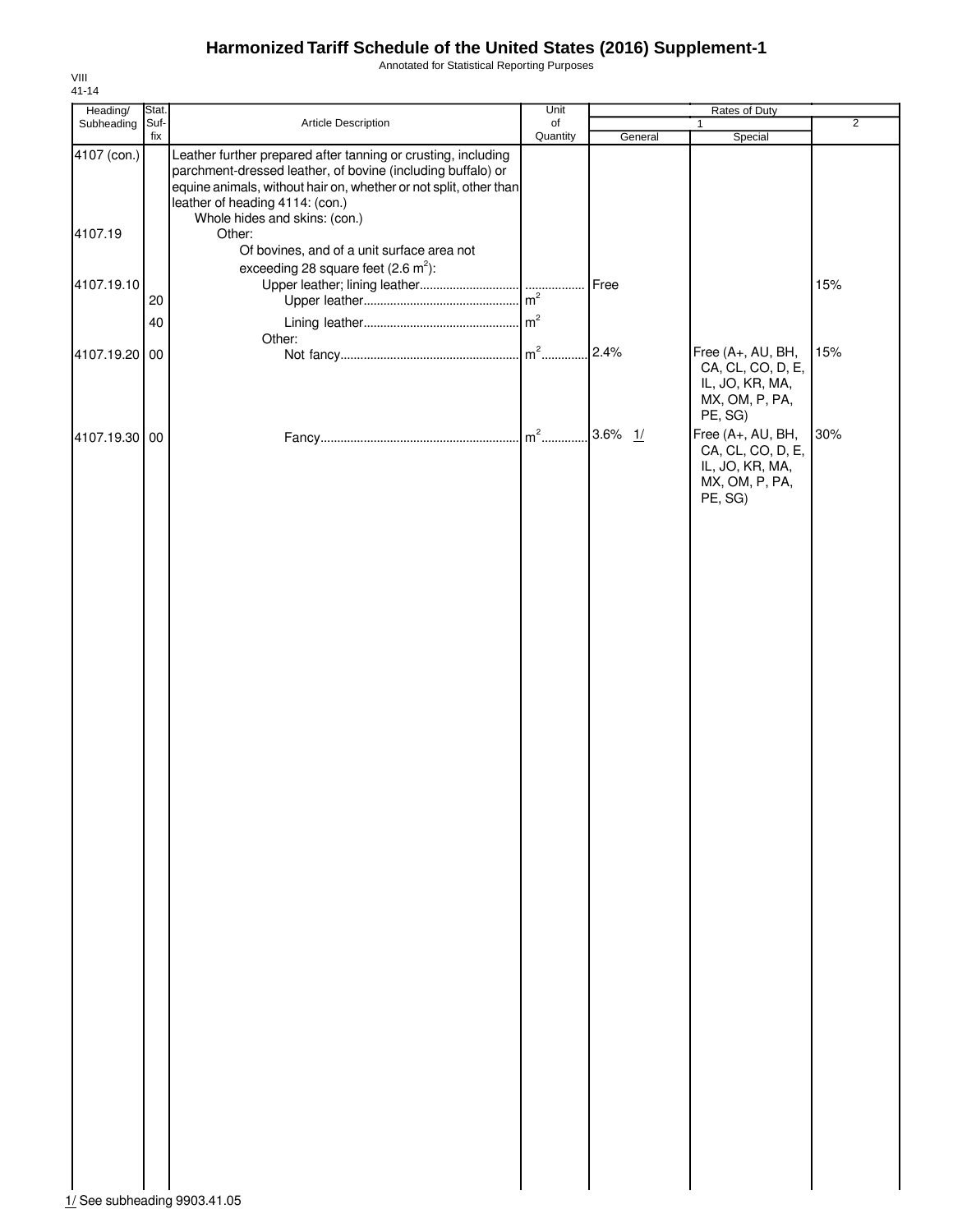Annotated for Statistical Reporting Purposes

VIII 41-15

| Heading/                         | Stat.       |                                                                                                                                                                                                                                                                                        | Unit            | Rates of Duty |                                                                                        |                |  |
|----------------------------------|-------------|----------------------------------------------------------------------------------------------------------------------------------------------------------------------------------------------------------------------------------------------------------------------------------------|-----------------|---------------|----------------------------------------------------------------------------------------|----------------|--|
| Subheading                       | Suf-<br>fix | Article Description                                                                                                                                                                                                                                                                    | of<br>Quantity  | General       | Special                                                                                | $\overline{2}$ |  |
| 4107 (con.)<br>4107.19<br>(con.) |             | Leather further prepared after tanning or crusting, including<br>parchment-dressed leather, of bovine (including buffalo) or<br>equine animals, without hair on, whether or not split, other than<br>leather of heading 4114: (con.)<br>Whole hides and skins: (con.)<br>Other: (con.) |                 |               |                                                                                        |                |  |
| 4107.19.40 00                    |             | Other:                                                                                                                                                                                                                                                                                 | $\mathsf{Im}^2$ | $.2.5\%$ 1/   | Free (A, AU, BH,<br>CA, CL, CO, D, E,<br>IL, JO, KR, MA,<br>MX, OM, P, PA,<br>PE, SG)  | 25%            |  |
| 4107.19.50 00                    |             | Other:                                                                                                                                                                                                                                                                                 |                 |               | Free (A*, AU, BH,<br>CA, CL, CO, D, E,<br>IL, JO, KR, MA,<br>MX, OM, P, PA,<br>PE, SG) | 20%            |  |
| 4107.19.60                       | 10          |                                                                                                                                                                                                                                                                                        |                 |               | Free (A, AU, BH,<br>CA, CL, CO, D, E,<br>IL, JO, KR, MA,<br>MX, OM, P, PA,<br>PE, SG)  | 25%            |  |
|                                  | 50          |                                                                                                                                                                                                                                                                                        | m <sup>2</sup>  |               |                                                                                        |                |  |
|                                  |             | Other:                                                                                                                                                                                                                                                                                 | kg              |               |                                                                                        |                |  |
| 4107.19.70                       |             |                                                                                                                                                                                                                                                                                        |                 |               | Free (A, AU, BH,<br>CA, CL, CO, D, E,<br>IL, JO, KR, MA,<br>MX, OM, P, PA,<br>PE, SG)  | 25%            |  |
|                                  | 30          |                                                                                                                                                                                                                                                                                        |                 |               |                                                                                        |                |  |
|                                  | 40          |                                                                                                                                                                                                                                                                                        |                 |               |                                                                                        |                |  |
|                                  | 50          | Bag, case, strap and collar m <sup>2</sup>                                                                                                                                                                                                                                             |                 |               |                                                                                        |                |  |
|                                  | 90          |                                                                                                                                                                                                                                                                                        |                 |               |                                                                                        |                |  |
| 4107.19.80                       | 00          |                                                                                                                                                                                                                                                                                        | $m2$            | $2.4\%$ 1/    | Free (A, AU, BH,<br>CA, CL, CO, D, E,<br>IL, JO, KR, MA,<br>MX, OM, P, PA,<br>PE, SG)  | 30%            |  |

1/ See subheading 9903.41.05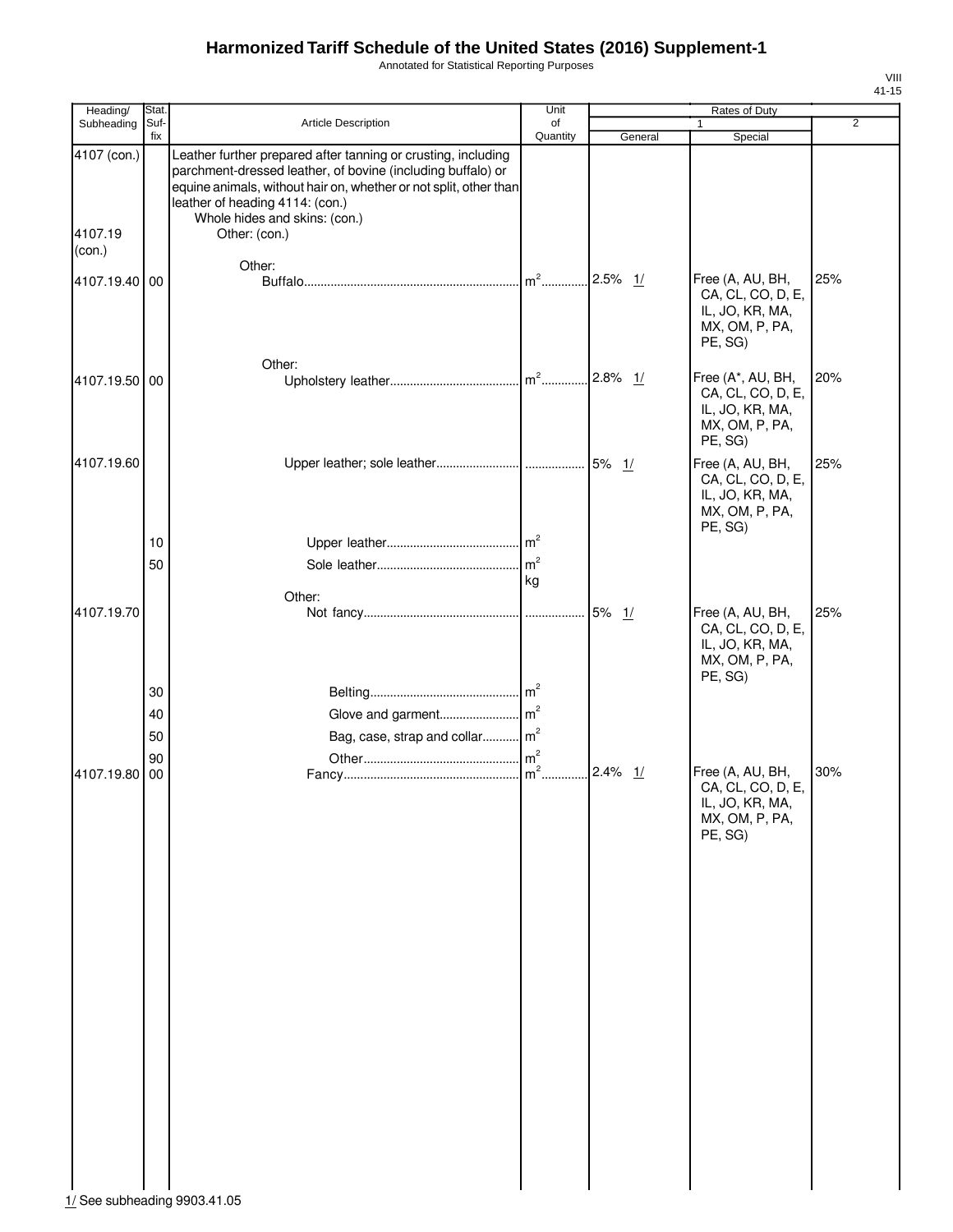Annotated for Statistical Reporting Purposes

| Heading/              | Stat.       |                                                                                                                                                                                                                                                                 | Unit           |            | Rates of Duty                                                                         |                |
|-----------------------|-------------|-----------------------------------------------------------------------------------------------------------------------------------------------------------------------------------------------------------------------------------------------------------------|----------------|------------|---------------------------------------------------------------------------------------|----------------|
| Subheading            | Suf-<br>fix | Article Description                                                                                                                                                                                                                                             | of<br>Quantity | General    | 1<br>Special                                                                          | $\overline{2}$ |
| 4107 (con.)           |             | Leather further prepared after tanning or crusting, including<br>parchment-dressed leather, of bovine (including buffalo) or<br>equine animals, without hair on, whether or not split, other than<br>leather of heading 4114: (con.)<br>Other, including sides: |                |            |                                                                                       |                |
| 4107.91<br>4107.91.40 | 00          | Full grains, unsplit:                                                                                                                                                                                                                                           |                | $2.5\%$ 1/ | Free (A, AU, BH,<br>CA, CL, CO, D, E,<br>IL, JO, KR, MA,<br>MX, OM, P, PA,<br>PE, SG) | 25%            |
| 4107.91.50 00         |             | Other:                                                                                                                                                                                                                                                          |                | 2.8%<br>1/ | Free (A, AU, BH,<br>CA, CL, CO, D, E,<br>IL, JO, KR, MA,<br>MX, OM, P, PA,<br>PE, SG) | 20%            |
| 4107.91.60            | 10          |                                                                                                                                                                                                                                                                 |                |            | Free (A, AU, BH,<br>CA, CL, CO, D, E,<br>IL, JO, KR, MA,<br>MX, OM, P, PA,<br>PE, SG) | 25%            |
|                       | 50          |                                                                                                                                                                                                                                                                 |                |            |                                                                                       |                |
| 4107.91.70            |             | Other:                                                                                                                                                                                                                                                          |                |            | Free (A, AU, BH,<br>CA, CL, CO, D, E,<br>IL, JO, KR, MA,<br>MX, OM, P, PA,<br>PE, SG) | 25%            |
|                       | 30          |                                                                                                                                                                                                                                                                 |                |            |                                                                                       |                |
|                       | 40          |                                                                                                                                                                                                                                                                 |                |            |                                                                                       |                |
|                       | 50          |                                                                                                                                                                                                                                                                 |                |            |                                                                                       |                |
| 4107.91.80            | 90<br>00    |                                                                                                                                                                                                                                                                 |                | $2.4\%$ 1/ | Free (A, AU, BH,<br>CA, CL, CO, D, E,<br>IL, JO, KR, MA,                              | 30%            |
|                       |             |                                                                                                                                                                                                                                                                 |                |            | MX, OM, P, PA,<br>PE, SG)                                                             |                |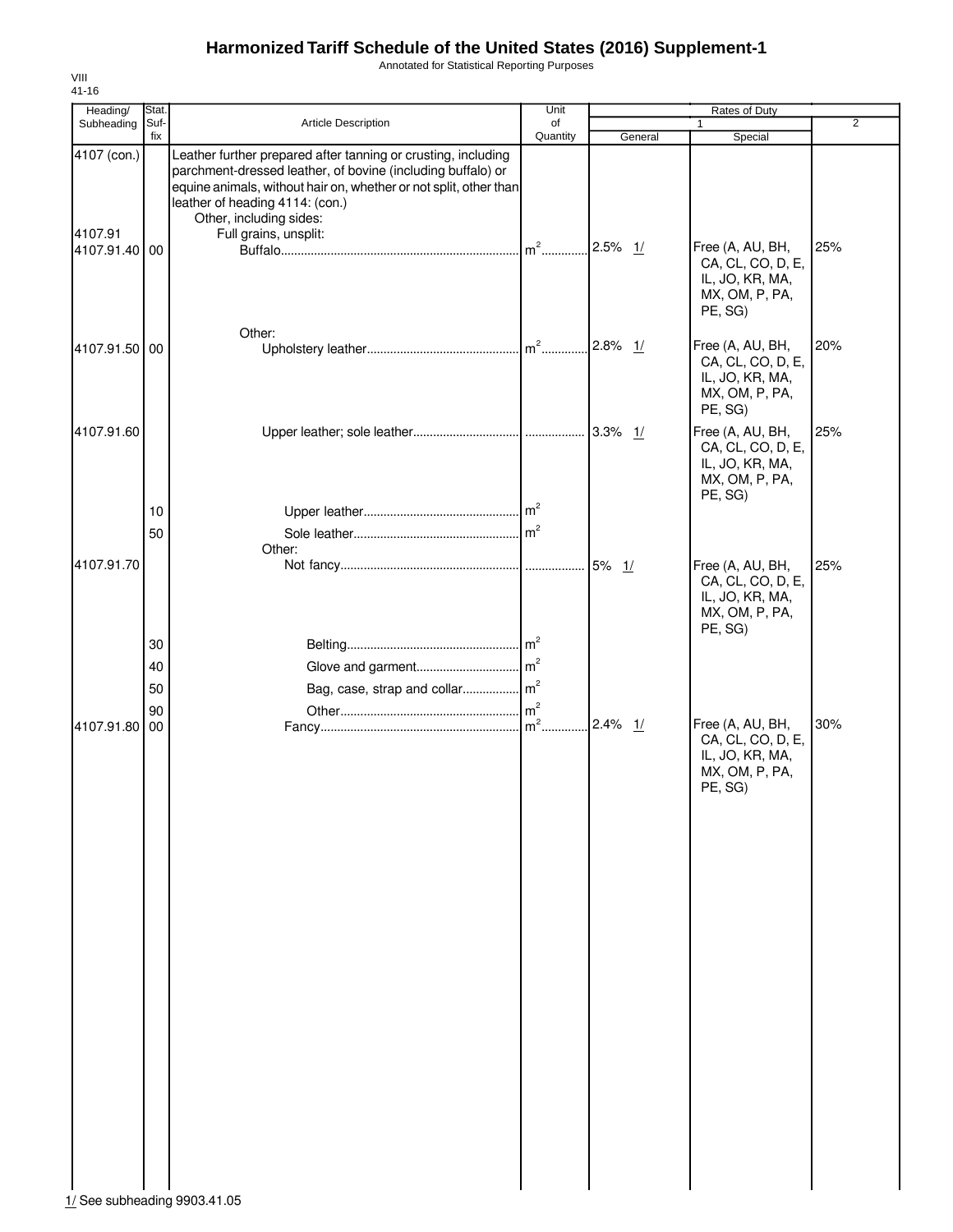Annotated for Statistical Reporting Purposes

| Heading/                 | Stat.       |                                                                                                                                                                                                                                                                        | Unit            | Rates of Duty |                                                                                       |                |  |
|--------------------------|-------------|------------------------------------------------------------------------------------------------------------------------------------------------------------------------------------------------------------------------------------------------------------------------|-----------------|---------------|---------------------------------------------------------------------------------------|----------------|--|
| Subheading               | Suf-<br>fix | Article Description                                                                                                                                                                                                                                                    | of<br>Quantity  | General       | $\mathbf{1}$<br>Special                                                               | $\overline{2}$ |  |
| 4107 (con.)              |             | Leather further prepared after tanning or crusting, including<br>parchment-dressed leather, of bovine (including buffalo) or<br>equine animals, without hair on, whether or not split, other than<br>leather of heading 4114: (con.)<br>Other, including sides: (con.) |                 |               |                                                                                       |                |  |
| 4107.92<br>4107.92.40 00 |             | Grain splits:                                                                                                                                                                                                                                                          | $m2$            | 2.5% $1/$     | Free (A, AU, BH,<br>CA, CL, CO, D, E,<br>IL, JO, KR, MA,<br>MX, OM, P, PA,<br>PE, SG) | 25%            |  |
| 4107.92.50 00            |             | Other:                                                                                                                                                                                                                                                                 |                 | $2.8\%$ 1/    | Free (A, AU, BH,<br>CA, CL, CO, D, E,<br>IL, JO, KR, MA,<br>MX, OM, P, PA,<br>PE, SG) | 20%            |  |
| 4107.92.60               | 10          |                                                                                                                                                                                                                                                                        |                 |               | Free (A, AU, BH,<br>CA, CL, CO, D, E,<br>IL, JO, KR, MA,<br>MX, OM, P, PA,<br>PE, SG) | 25%            |  |
|                          | 50          |                                                                                                                                                                                                                                                                        | m <sup>2</sup>  |               |                                                                                       |                |  |
| 4107.92.70               |             | Other:                                                                                                                                                                                                                                                                 |                 | $5\%$ 1/      | Free (A, AU, BH,<br>CA, CL, CO, D, E,<br>IL, JO, KR, MA,<br>MX, OM, P, PA,<br>PE, SG) | 25%            |  |
|                          | 30          |                                                                                                                                                                                                                                                                        |                 |               |                                                                                       |                |  |
|                          | 40          |                                                                                                                                                                                                                                                                        |                 |               |                                                                                       |                |  |
|                          | 50          |                                                                                                                                                                                                                                                                        |                 |               |                                                                                       |                |  |
| 4107.92.80               | 90<br>00    |                                                                                                                                                                                                                                                                        | $\mathsf{Im}^2$ | 2.4% $1/$     | Free (A, AU, BH,<br>CA, CL, CO, D, E,<br>IL, JO, KR, MA,<br>MX, OM, P, PA,<br>PE, SG) | 30%            |  |
|                          |             |                                                                                                                                                                                                                                                                        |                 |               |                                                                                       |                |  |
|                          |             |                                                                                                                                                                                                                                                                        |                 |               |                                                                                       |                |  |
|                          |             |                                                                                                                                                                                                                                                                        |                 |               |                                                                                       |                |  |
|                          |             |                                                                                                                                                                                                                                                                        |                 |               |                                                                                       |                |  |
|                          |             |                                                                                                                                                                                                                                                                        |                 |               |                                                                                       |                |  |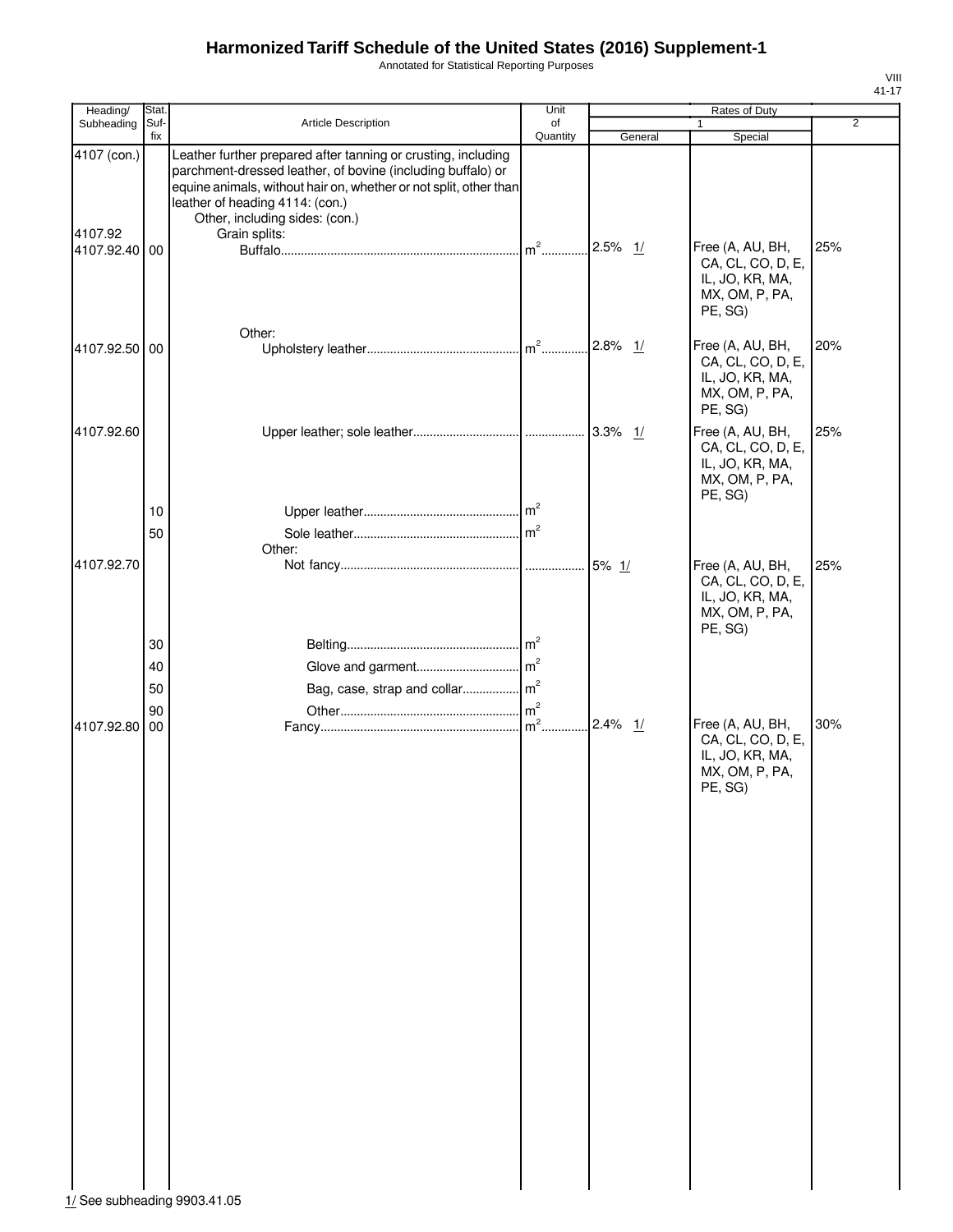Annotated for Statistical Reporting Purposes

| Heading/               | Stat.       |                                                                                                                                                                                                                                                                                  | Unit                              |            | Rates of Duty                                                                          |     |
|------------------------|-------------|----------------------------------------------------------------------------------------------------------------------------------------------------------------------------------------------------------------------------------------------------------------------------------|-----------------------------------|------------|----------------------------------------------------------------------------------------|-----|
| Subheading             | Suf-<br>fix | <b>Article Description</b>                                                                                                                                                                                                                                                       | of<br>Quantity                    | General    | 1<br>Special                                                                           | 2   |
| 4107 (con.)<br>4107.99 |             | Leather further prepared after tanning or crusting, including<br>parchment-dressed leather, of bovine (including buffalo) or<br>equine animals, without hair on, whether or not split, other than<br>leather of heading 4114: (con.)<br>Other, including sides: (con.)<br>Other: |                                   |            |                                                                                        |     |
| 4107.99.40 00          |             |                                                                                                                                                                                                                                                                                  | $m^2$                             | $2.5\%$ 1/ | Free (A, AU, BH,<br>CA, CL, CO, D, E,<br>IL, JO, KR, MA,<br>MX, OM, P, PA,<br>PE, SG)  | 25% |
| 4107.99.50 00          |             | Other:                                                                                                                                                                                                                                                                           |                                   | 2.8%<br>1/ | Free (A, AU, BH,<br>CA, CL, CO, D, E,<br>IL, JO, KR, MA,<br>MX, OM, P, PA,<br>PE, SG)  | 20% |
| 4107.99.60             | 10          |                                                                                                                                                                                                                                                                                  |                                   |            | Free (A, AU, BH,<br>CA, CL, CO, D, E,<br>IL, JO, KR, MA,<br>MX, OM, P, PA,<br>PE, SG)  | 25% |
|                        | 50          |                                                                                                                                                                                                                                                                                  |                                   |            |                                                                                        |     |
| 4107.99.70             |             | Other:                                                                                                                                                                                                                                                                           |                                   |            | Free (A, AU, BH,<br>CA, CL, CO, D, E,<br>IL, JO, KR, MA,<br>MX, OM, P, PA,             | 25% |
|                        | 30          |                                                                                                                                                                                                                                                                                  |                                   |            | PE, SG)                                                                                |     |
|                        | 40          |                                                                                                                                                                                                                                                                                  |                                   |            |                                                                                        |     |
|                        | 50          |                                                                                                                                                                                                                                                                                  |                                   |            |                                                                                        |     |
|                        | 90          |                                                                                                                                                                                                                                                                                  | m <sup>2</sup>                    |            |                                                                                        |     |
| 4107.99.80 00          |             |                                                                                                                                                                                                                                                                                  | $m2$ .                            | $2.4\%$ 1/ | Free (A, AU, BH,<br>CA, CL, CO, D, E,<br>IL, JO, KR, MA,<br>MX, OM, P, PA,<br>PE, SG)  | 30% |
| 4112.00                |             | Leather further prepared after tanning or crusting, including                                                                                                                                                                                                                    |                                   |            |                                                                                        |     |
|                        |             | parchment-dressed leather, of sheep or lamb, without wool<br>on, whether or not split, other than leather of heading 4114:                                                                                                                                                       |                                   |            |                                                                                        |     |
| 4112.00.30             |             |                                                                                                                                                                                                                                                                                  |                                   | $2\%$ 1/   | Free (A+, AU, BH,<br>CA, CL, CO, D, E,<br>IL, JO, KR, MA,<br>MX, OM, P, PA,<br>PE, SG) | 25% |
|                        | 30          |                                                                                                                                                                                                                                                                                  | m <sup>2</sup><br>$\mathsf{Im}^2$ |            |                                                                                        |     |
| 4112.00.60 00          | 60          |                                                                                                                                                                                                                                                                                  | $m^2$                             | $2\%$ 1/   | Free (A, AU, BH,<br>CA, CL, CO, D, E,<br>IL, JO, KR, MA,<br>MX, OM, P, PA,<br>PE, SG)  | 30% |
|                        |             |                                                                                                                                                                                                                                                                                  |                                   |            |                                                                                        |     |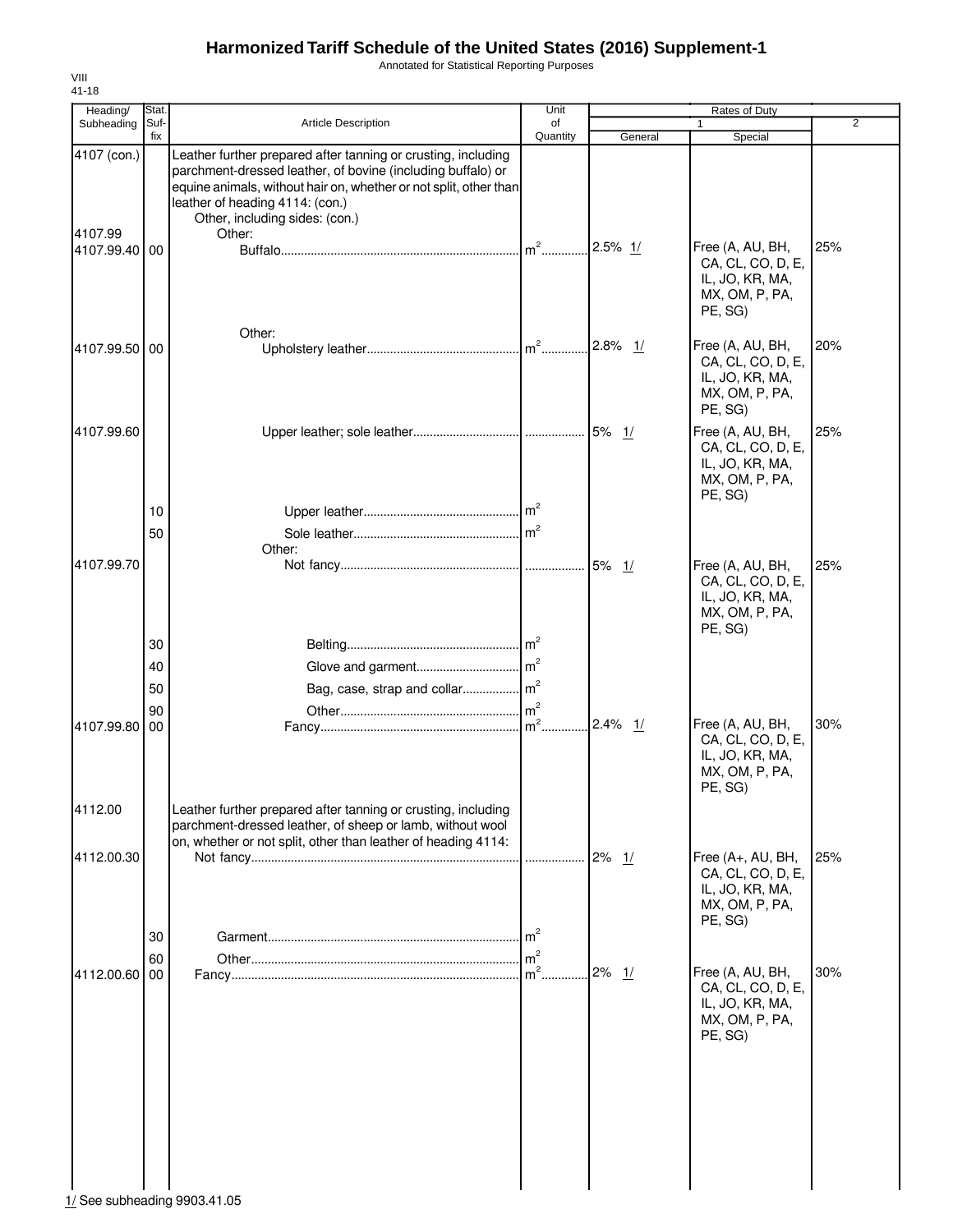Annotated for Statistical Reporting Purposes

| Heading/                 | Stat.       |                                                                                                                                                                                                     | Unit           |         | Rates of Duty                                                                          |                |
|--------------------------|-------------|-----------------------------------------------------------------------------------------------------------------------------------------------------------------------------------------------------|----------------|---------|----------------------------------------------------------------------------------------|----------------|
| Subheading               | Suf-<br>fix | <b>Article Description</b>                                                                                                                                                                          | of<br>Quantity | General | 1<br>Special                                                                           | $\overline{2}$ |
| 4113<br>4113.10          |             | Leather further prepared after tanning or crusting, including<br>parchment-dressed leather, of other animals, without wool or<br>hair on, whether or not split, other than leather of heading 4114: |                |         |                                                                                        |                |
| 4113.10.30 00            |             | Of goats or kids:                                                                                                                                                                                   |                |         | Free (A, AU, BH,<br>CA, CL, CO, D, E,<br>IL, JO, KR, MA,<br>MX, OM, P, PA,<br>PE, SG)  | 25%            |
| 4113.10.60 00            |             |                                                                                                                                                                                                     |                |         | Free (A, AU, BH,<br>CA, CL, CO, D, E,<br>IL, JO, KR, MA,<br>MX, OM, P, PA,<br>PE, SG)  | 30%            |
| 4113.20.00 00            |             |                                                                                                                                                                                                     | $m2$           | 4.2%    | Free (A+, AU, BH,<br>CA, CL, CO, D, E,<br>IL, JO, KR, MA,<br>MX, OM, P, PA,<br>PE, SG) | 25%            |
| 4113.30<br>4113.30.30 00 |             | Of reptiles:                                                                                                                                                                                        | $m^2$          | Free    |                                                                                        | 25%            |
| 4113.30.60 00            |             |                                                                                                                                                                                                     | $m2$           | Free    |                                                                                        | 30%            |
| 4113.90                  |             | Other:                                                                                                                                                                                              |                |         |                                                                                        |                |
| 4113.90.30 00            |             |                                                                                                                                                                                                     |                | 3.3%    | Free (A+, AU, BH,<br>CA, CL, CO, D, E,<br>IL, JO, KR, MA,<br>MX, OM, P, PA,<br>PE, SG) | 25%            |
| 4113.90.60 00            |             |                                                                                                                                                                                                     | $m2$           | 1.6%    | Free (A, AU, BH,<br>CA, CL, CO, D, E,<br>IL, JO, KR, MA,<br>MX, OM, P, PA,<br>PE, SG)  | 30%            |
| 4114<br>4114.10.00 00    |             | Chamois (including combination chamois) leather; patent<br>leather and patent laminated leather; metallized leather:<br>Chamois (including combination chamois) leather                             | $m2$           | 3.2%    | Free (A, AU, BH,<br>CA, CL, CO, D, E,<br>IL, JO, KR, MA,<br>MX, OM, P, PA,<br>PE, SG)  | 25%            |
| 4114.20                  |             | Patent leather and patent laminated leather; metallized                                                                                                                                             |                |         |                                                                                        |                |
| 4114.20.30 00            |             | leather:                                                                                                                                                                                            | $m^2$          | 2.3%    | Free (A+, AU, BH,<br>CA, CL, CO, D, E,<br>IL, JO, KR, MA,<br>MX, OM, P, PA,<br>PE, SG) | 15%            |
| 4114.20.40 00            |             | Patent laminated leather; metallized leather:                                                                                                                                                       | $m2$ .         | 3.6%    | Free (A+, AU, BH,<br>CA, CL, CO, D, E,<br>IL, JO, KR, MA,<br>MX, OM, P, PA,<br>PE, SG) | 30%            |
| 4114.20.70 00            |             |                                                                                                                                                                                                     | $m2$ .         | 1.6%    | Free (A, AU, BH,<br>CA, CL, CO, D, E,<br>IL, JO, KR, MA,<br>MX, OM, P, PA,<br>PE, SG)  | 30%            |
|                          |             |                                                                                                                                                                                                     |                |         |                                                                                        |                |

| | |<br><u>1/</u> See subheading 9903.41.05